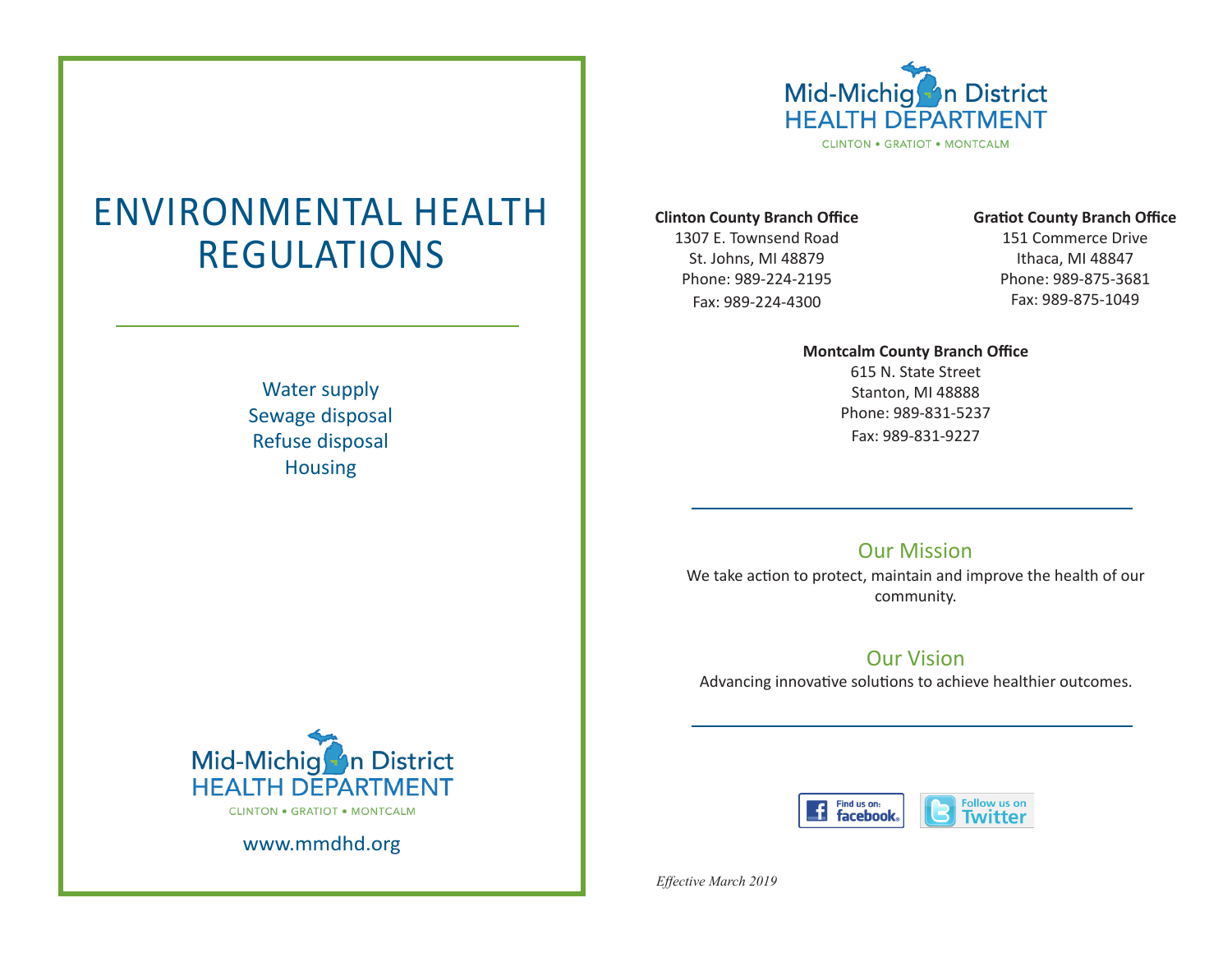# **INTRODUCTION**

The science of controlling environmental health hazards is the forerunner of modern public health, which was founded on principles of basic public sanitation. Michigan's public health system was launched in 1873 in response to crippling outbreaks of diseases--many of them waterborne--like dysentery, typhoid and cholera; toxic hazards such as arsenic in wall paper; and the danger of foodborne illness including the dreaded scourge polio. Today, with millions of people living in Michigan, it's more important than ever to protect our waters and food. Most parts of Mid-Michigan are blessed to have one of the safest and best tasting ground water supplies in the world in the Saginaw aquifer. Many wells in Mid-Michigan produce water suitable for bottling, and environmental health policies are aimed at protecting that water for our children and grandchildren. It is estimated that every dollar invested in safe water in the 20th century saved over 23 dollars.<sup>4</sup> Although the great epidemics of the 19th and early 20th centuries are behind us, each year there are as many as 4,000 people hospitalized in Michigan for foodborne illnesses. Contemporary food services sanitation programs remain operators' and diners' best guarantee of safety.

The Mid-Michigan District Health Department Environmental Health Regulations are applicable in Clinton, Gratiot and Montcalm Counties. The first District sanitary code was adopted in 1966 and became effective January 1, 1967.

The Environmental Health Regulations have been revised five times since then. The first revision in 1970 added a housing chapter, and the second in 1976 included a section on noncommunity water supplies (large non-municipal wells, for example a rural school, church or major business). The third revision in 2001 updated the Regulation by incorporating modern technologies and current administrative procedures. The fourth revision in fourth kept the Regulation up-to-date with evolving water and septic technologies and incorporated a consolidated glossary.

The fifth and current revision of 2012 clarifies language in Chapters I, II and III regarding general administrative provisions; drinking water supplies and on-site sewage disposal. Specific updates refer to emerging technologies within the Water Supply section; a modernized Sewage Disposal chapter; and clarified language for the glossary.

The Mid-Michigan District Health Department continually looks for better ways to ensure the health and safety of the residents of Clinton, Gratiot and Montcalm counties. A key to this effort is keeping the Department's Environmental Health Regulations up-to-date with the ever improving home, farm and industrial technologies. It is our belief that we have accomplished this with this latest revision.

4. Cutler, D. and G. Miller. 2004. The Role of Public Health Improvements in Health Advances: 20th Century United States. National Bureau of Economic Research. Working Paper 10511. Cambridge, MA, USA.

Parcus Chear herm

Mark W. (Marcus) Cheatham, Ph.D. Health Officer Mid-Michigan District Health Department

# **CHAPTER ONE General Provisions**

#### **SECTION I - AUTHORITY, JURISDICTION, AND ADMINISTRATION**

#### **1.1 Authority**

By virtue of the power vested in the Board of Health of Mid-Michigan District Health Department under Act 368, P.A., 1978 Public Health Code (MCL 333.1101 - 333.25211) the following regulations are deemed necessary for the protection and promotion of the health, safety, and welfare of the people of Clinton, Gratiot, and Montcalm Counties.

#### **1.2 Health Officer**

The Health Officer shall have jurisdiction throughout the counties of Clinton, Gratiot and Montcalm, including all cities, villages, and townships, in the administration and enforcement of these regulations and relevant state laws including all regulations or amendments hereafter adopted unless otherwise specifically stated.

The Health Officer shall act as the administrative officer of the Board of Health and shall be charged to make determinations necessary or appropriate to carry out the health department's functions under the Michigan Public Health Code, Act 368 of Public Acts of 1978, its rules and regulations, and the rules and regulations of the Mid-Michigan District Health Department.

#### **1.3 Inspection or Investigation**

To assure compliance with laws enforced by a local health department, the Mid-Michigan District Health Department may inspect, investigate, or authorize an inspection or investigation to be made of any matter, thing, premise, place, person, record, vehicle, incident, or event within its jurisdiction under Michigan's Public Health Code, the laws of the State of Michigan, or the laws of governmental units in Clinton, Gratiot, or Montcalm Counties.

#### **1.4 General Power and Duties**

The Mid-Michigan District Health Department shall continually and diligently endeavor to prevent disease, prolong life, and promote the public health through organized programs, including prevention and control of environmental hazards; prevention and control of diseases; and regulation of health care facilities and health service delivery systems to the extent provided by law.

#### **1.5 Interference with Notices**

No person shall remove, mutilate or conceal any notice or placard posted by the Health Officer except by permission of the Health Officer.

#### **1.6 Fees**

The Board of Health may fix and require the payment of fees for services authorized or required to be performed by the local health department. The Board of Health may revoke, increase, or amend the fees. The fees charged shall not be more than the reasonable cost of performing the service.

All fees collected by the Health Officer shall be receipted for and deposited to the credit of the Mid-Michigan District Health Department with the county treasurer where the administrative offices of the agency are based.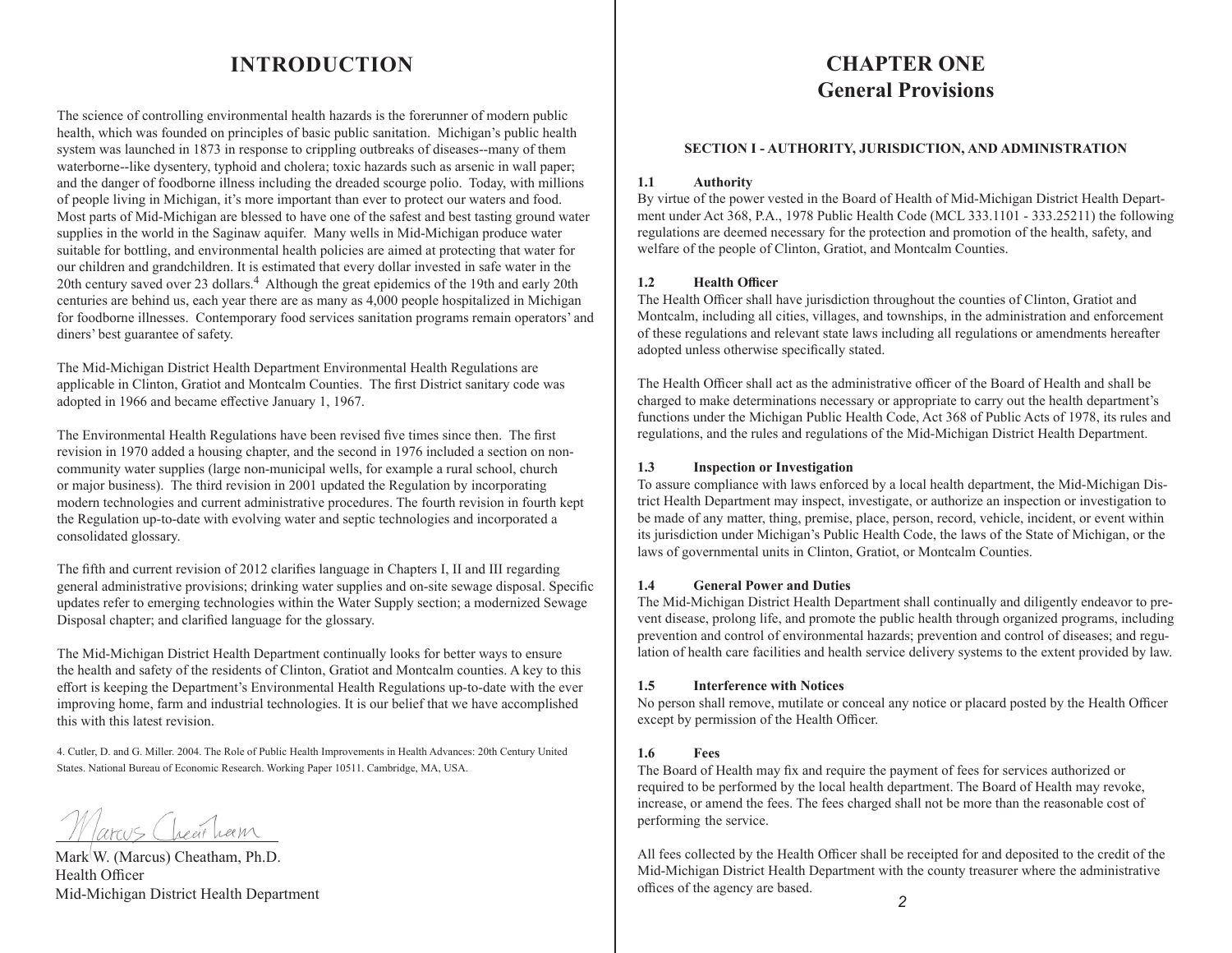#### **1.7 Validity**

If any section, subsection, clause, or phrase of these regulations is for any reason declared unconstitutional or invalid, it is hereby provided that the remaining portion of these rules shall not be affected.

#### **1.8 Other Laws and Regulations**

These regulations are in addition to the minimum standards to the rules and regulations duly enacted by the Michigan Department of Environmental Quality, the Michigan Department of Community Health and to all other applicable laws of the State of Michigan relating to public health. Where any of the provisions of these regulations and the provisions of any other local or state ordinances or regulations apply, the more restrictive of any or all ordinances or regulations shall prevail.

#### **1.9 Notification and Adoption**

Prior to adoption of these regulations, the Mid-Michigan District Board of Health shall give notice of a public hearing and offer any person an opportunity to present data, views, and arguments. The notice shall be given not less than ten (10) days before the public hearing and not less than twenty (20) days before adoption of these regulations, and shall be in accordance with specifications given in Section 2442 of Act 368, Public Acts of 1978. After adoption by the Board of Health these regulations shall be approved by the Clinton, Gratiot, and Montcalm Counties Boards of Commissioners to become effective.

#### **1.10 Amendments**

The Board of Health of the Mid-Michigan District Health Department may from time to time amend, supplement, or change these regulations with the approval of the Boards of Commissioners.

# **1.11 Effective Date**

These regulations and amendments thereto shall become effective at least forty-five (45) days after approval by the Boards of Commissioners for Clinton, Gratiot, and Montcalm Counties.

# **1.12 Repeal of Other Regulations**

These regulations supersede the Environmental Health Regulations of October 25, 2006, effective January 1, 2007, which are repealed subject to enforcement of pre-existing violations.

#### **1.13 Penalty**

Any person who violates or otherwise fails to comply with any provisions of these Regulations is guilty of a misdemeanor, punishable by imprisonment for not more than 90 days, or a fine of not more than \$200.00, or both.

A violation of these Regulations may also result in the issuance of a citation, which shall include a monetary civil penalty according to a schedule of fines adopted by the Board of Health of the Mid-Michigan District Health Department of not more than \$1,000 for each violation or day that the violation continues.

# **1.14 Pre-Existing Violations**

No violation of any repealed section or provision shall be made legal by virtue of a new effective date of these regulations. Any act, situation or condition of premises or things which when created or first allowed to exist was a violation of the Mid-Michigan District Health Department Rules, shall continue to be a violation of these regulations if a similar section or provision is a part of these regulations. Any action, issuance of permit, or maintenance of a condition that was mandatory under the provisions of the regulations now repealed, shall continue to be required if the same or similar provision is contained in these regulations.

### **SECTION II - APPEALS, VARIANCES, AND INTERPRETATION**

#### **2.1 Board of Appeals**

In order to provide for the procedural due process under the provisions of these regulations, and their prospective application including violations thereof, there is hereby created an "Appeals Board". The Mid-Michigan District Board of Health shall constitute the "Appeals Board" and shall hear any appeals presented in accordance with rules and procedure established by said Board. The Chairperson of the Board of Health shall serve as chair of the Appeals Board. The Board shall furnish the appellant with a written report of its findings and decision.

#### **2.2 Hearing of Appeals**

After having exhausted all possible remedies, including consideration from the Health Officer accompanied by a written response, a person may appeal a decision or order to the Appeal Board.

The Appeals Board shall hear appeals based on the following rules of procedure:

- A written request to appeal shall be filed with the Health Officer within ninety (90) days of the decision or order.
- The Health Officer shall provide to the appellant a "Request for Appeal" form and appeal procedure.
- The appellant shall submit the completed "Request for Appeal" form, appeal fee and additional information pertinent to his/her appeal.
- The request for appeal shall be transmitted to the Appeals Board at its next regular board meeting.
- The Appeals Board shall set a time and date for appeal within forty-five (45) days or at the discretion of the Chair, the Appeals Board may establish a special meeting for appeal purposes.
- The Health Officer shall forthwith transmit the appeal hearing information to the appellant at least fifteen (15) days prior to the hearing date.
- At the request of the appellant or at the discretion of the Appeals Board, a Technical Advisory Committee (TAC) may be convened to provide technical assistance during the appeal procedure. The TAC is established and maintained per policy adopted by the Board of Health and shall serve to provide impartial expertise as well as a neutral opinion.
- The Chair of the Appeals Board shall conduct the hearing.
- The Appeals Board shall provide a written disposition of its findings and decision within ten (10) days to the appellant.

# **2.3 Variance**

The Appeals Board and/or Health Officer may grant individual variances from the requirements of these rules when it has been determined that all the following conditions exist:

That no substantial health hazard or nuisance is likely to occur; and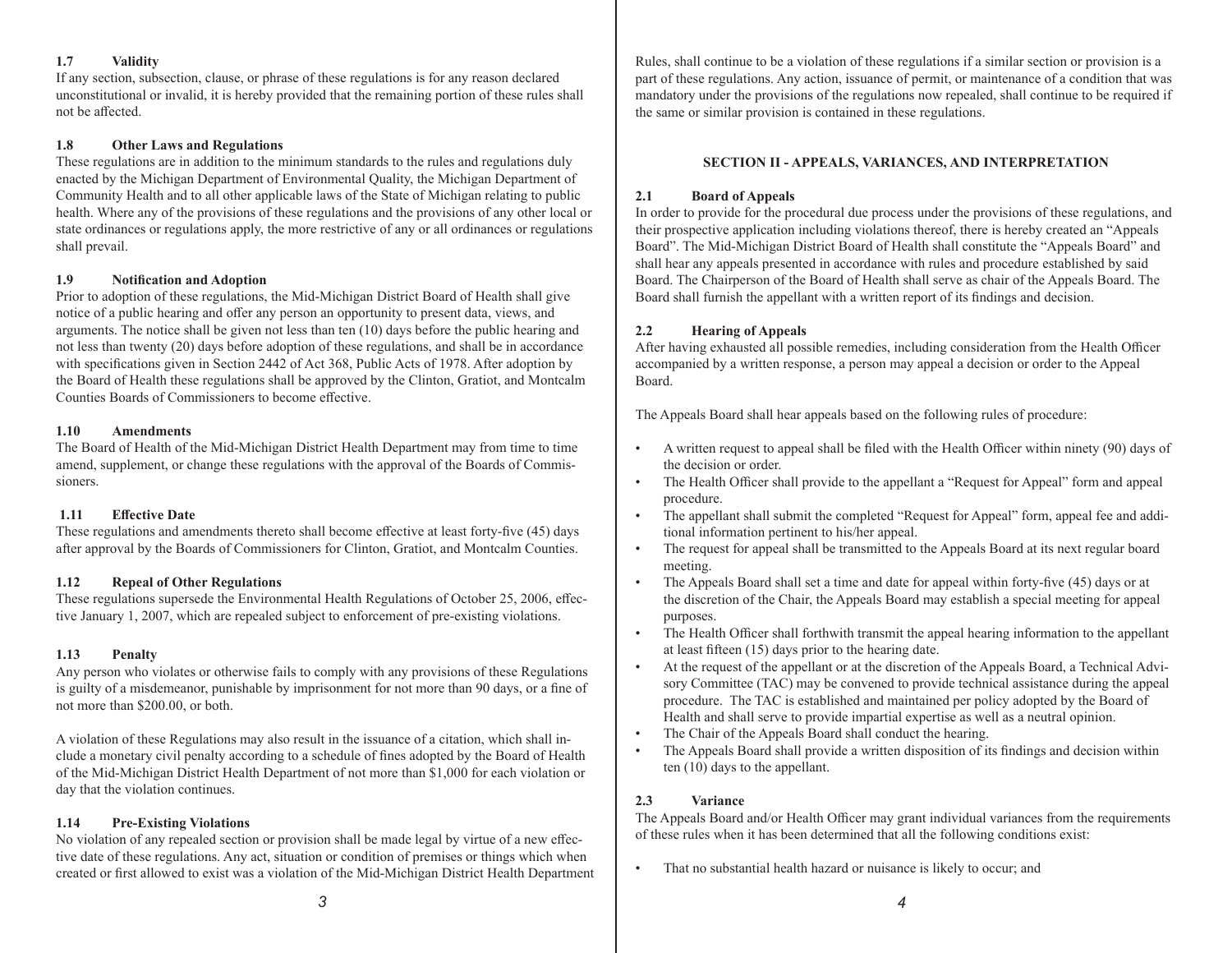- That strict compliance with regulation requirements would result in unnecessary or unreasonable hardship; and
- That no state statute or other applicable laws would be violated by such variances; and
- That the proposed variance would provide essentially equivalent protection for the public health and would be in the public interest.

#### **2.4 Interpretation**

When not inconsistent with the context, words used in the present tense include the future, words in singular number include the plural number and words in the plural number include the singular. The word "shall" is always mandatory and not merely directory. Words or terms not defined herein shall be interpreted in the manner of their common meaning.

# **CHAPTER TWO Water Supply**

# **SECTION I -WATER SUPPLY FOR ANY PREMISE**

#### **1.1 Approved Water Supply**

All private, type III, and type II public water supply systems shall be constructed in accordance with Act 386 of Public Acts of 1978 as amended and Rules or Act 399 of Public Act of 1976 and Administrative Rules and with Chapter II of these regulations; shall meet water quality standards as defined in these rules; and shall produce an amount of water which will meet the needs of all system users, during all periods of peak demand.

#### **1.2 Unapproved Water Supply**

It shall be unlawful for any person to occupy or permit to be occupied, any premise which has a water supply system in violation of these Regulations. Any premise constructed or maintained which is not in accordance with this chapter may be declared unfit for habitation and may be so posted by the Health Officer.

#### **SECTION II - CROSS CONNECTION AND UNAPPROVED CONNECTION**

#### **2.1 Cross Connection Rules**

The rules of the Michigan Department of Environmental Quality, entitled "Cross Connections," being sections R 325.11401 through R 325.11407 of the Michigan Administrative Code, shall apply in Clinton, Gratiot, and Montcalm Counties. Where a duly appointed plumbing inspector has authority to enforce the Michigan Plumbing Code as amended, compliance with said Code shall be deemed to be compliance with this section.

#### **2.2 Protection of Potable Water From Cross Connections**

Water supply piping carrying water intended for human consumption or body contact shall not be directly connected to any pipe fixture or device containing sewage, wastewater, chemical solutions, or water from any source which is not approved for human consumption. Where potable water is supplied to such pipe, fixture, or device, the potable water shall be separated there-from by a safe air gap (or other approved means). A safe air gap is defined as the minimum vertical distance above the highest possible water level or overflow rim of the fixture, device or container measured to the lowest opening of the potable water supply pipe or faucet. Such air gap shall be at least two times the internal diameter of the potable water supply pipe, except that it shall not be less than one inch and need not be greater than twelve (12) inches.

#### **2.3 Cross Connections Prohibited**

There shall be no cross-connection between a public water supply system and any active or abandoned privately-owned water supply system at a premise served by a public water supply; or any sewer, drain, conduit, swimming pool, submerged inlet, siphon, storage reservoir, non-potable water supply piping, or any liquid capable of causing contamination of the approved public water supply. A physical connection between a privately-owned water supply that is in compliance with these Regulations and another water supply which is not in compliance with the provisions of Act 368 Part 127 of Public Acts 1978 and Rules as amended and these Regulations is prohibited. *6*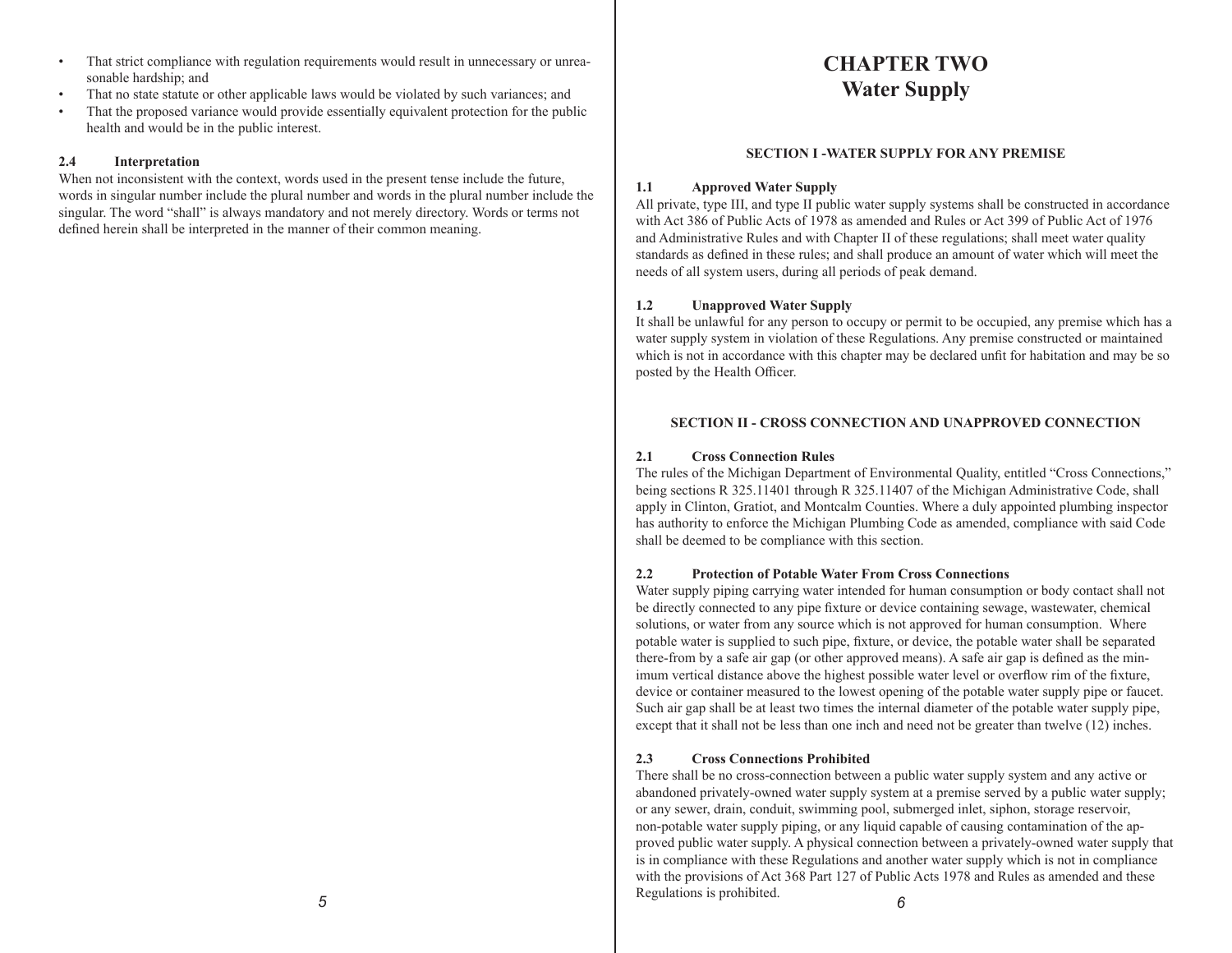#### **SECTION III - PERMIT FOR WATER SUPPLY SYSTEMS**

#### **3.1 Permit**

It shall be unlawful for any person to construct, alter or extend any private, type III, or type II public water supply system, open loop geothermal system, and/or well within Clinton, Gratiot, and Montcalm Counties, unless they have a permit issued by the Health Officer to construct, alter or extend same. Any person found to have constructed, altered, or extended any water supply system without benefit of an approved permit shall be subject to the penalties set forth in Chapter 1, Section 1.13 for violation of these Regulations.

#### **3.2 Transfer of Permits**

Should the ownership of the property for which a permit has been issued change, the permit may be transferred to the new owner provided that no change in the scope of the project has or will occur. The transfer must be requested in writing on forms to be provided by the Health Department and signed by the new property owner as well as the original property owner.

#### **3.3 Expiration of Permits**

Any permit issued pursuant to the requirements of the preceding sections shall be valid for the term of twenty-four (24) months from the date of issuance, unless declared void as pro-vided in Section 3.4 of these regulations. At the request of the applicant, said permit may be extended for a period of not more than one (1) year from the original date of expiration.

#### **3.4 Void Permits**

The Health Officer may declare a previously issued Water Supply Construction Permit to be null and void for any of the following reasons:

- False, inaccurate, or incomplete information supplied by the applicant or permit holder; or
- A change in the construction plans of the applicant or permit holder affecting circumstances relative to the water supply design, location or use; or
- Discovery of health hazards at the site that might impact public health.

#### **3.5 Denial of a Permit**

The Health Officer may deny an application for a Water Well Construction Permit when the applicant has supplied incomplete, inaccurate, or false information, or when the Health Officer determines that the requirements of these regulations and applicable state statutes have not or cannot be met. The denial and reasons for said denial shall be furnished to the applicant in writing.

When connection can be made to an available approved public or municipal water supply, the Health Officer shall not issue a permit to construct a private water supply system unless approved by the local municipality.

#### **3.6 Easements – Water Supply Systems**

If any portion of a water supply system (well casing, pump, house, supply line, electrical, etc) is proposed for placement on a separate, legally recognized parcel, then an easement or permanent deed restriction shall be required and shall be recorded with the applicable County Register of Deeds Office. A "separate, legally recognized parcel" is defined as a parcel of land with a legal description or tax parcel identification number differing from the parcel where the dwelling is located or proposed to be built.

Plans, which may include a recorded survey, are to accompany any permit application where the intended water supply system, or any part thereof, is proposed on a "separate, legally recognized parcel".

The Health Department shall require proof that all applicable documents related to an easement or permanent deed restriction have been recorded with the applicable County Register of Deeds Office prior to the issuance of a water well permit.

In instances where the recording of an easement or permanent deed restriction may delay construction of the repair or replacement of an existing water well, the homeowner may request authorization to record these documents at the completion of the water well repair or replacement process. Health Department final approval of the completed construction will be withheld until proof that all applicable documents have been recorded with the Register of Deeds Office and submitted to the Health Department.

#### **SECTION IV - INSPECTION AND APPROVAL**

#### **4.1 Inspection and Approval**

All newly constructed water supply installations and records pertinent to each installation are subject to inspection by the Health Officer. Furthermore, all new water wells and pump installations shall be approved in accordance with Part 127 of Act 368, P.A. 1978 as amended, or Act 399 P.A. of 1976 as amended and Administrative Rules.

#### **SECTION V - APPLICATION, PERMIT AND FEES**

#### **5.1 Applications**

An application for a permit to construct a private water supply system, type III, or type II public water supply system, open loop geothermal system, and/or well must be in writing and submitted to the Health Officer. A plan of the proposed well location shall be provided on the application showing the well location in relationship to the building, property lines and possible sources of contamination.

#### **5.2 Permits**

A permit to construct a private water supply system, type III, or type II public water supply system, open loop geothermal system, and/or well shall be issued upon approval by the Health Officer. Such approval shall be based upon the provisions of Part 127 of Act 368 Public Acts of 1978 or Act 399 Public Acts of 1976 and these Regulations.

#### **SECTION VI - ABANDONMENT OF WELLS**

#### **6.1 Abandonment**

Water Supply Systems and/or wells which are determined to be irreparable, are subject to contamination, or are a threat to public health, shall be abandoned in accordance with Part 127 of Act 368, Public Acts 1978 and Administrative Rules as amended.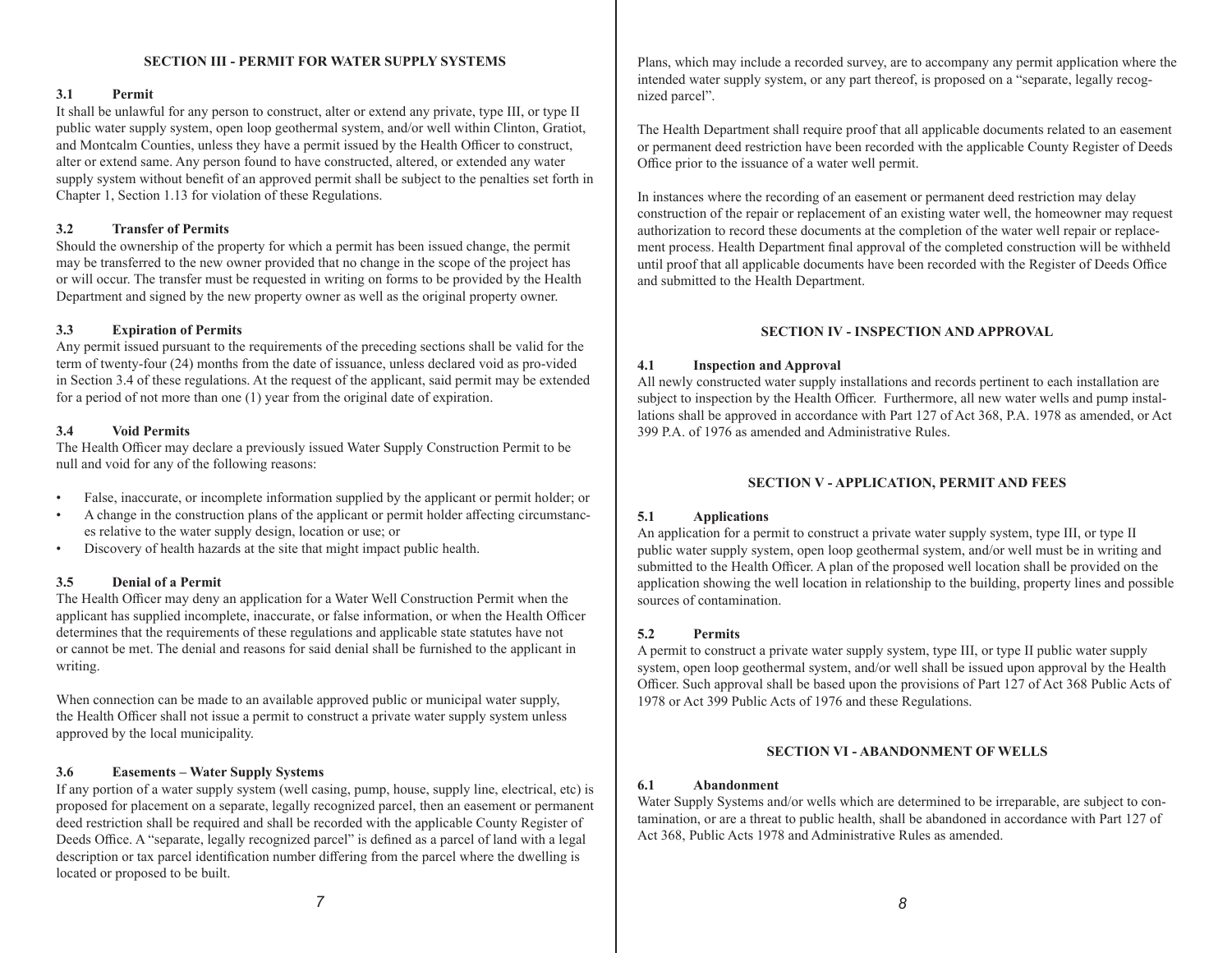#### **6.2 Connection to Public or Municipal Water Supplies**

Whenever use of a well is to be discontinued as a result of connecting the premise it served to a public or municipal water supply, the well shall be abandoned in accordance with Part 127 of Act 368, Public Acts 1978 as amended and Administrative Rules at the time of connection to the public or municipal water supply.

#### **6.3 Continued Use for Non-Potable Purposes**

In instances where an Abandoned Water Supply System and/or well is repairable and continued use of the well for non-potable purposes is proposed, the well may be upgraded to standards specified in Part 127 of Act 368, Public Acts 1978 as amended and Administrative Rules in lieu of abandonment if it has been determined the well is not subject to contamination or a threat to public health. A permit will be required before repairs, modifications or upgrades to the well can be implemented. A water supply system being considered under this section for continued use shall be in compliance with Chapter II, Section II of these Regulations.

#### **SECTION VII - PUMP OR WELL ROOMS**

#### **7.1 Rooms Housing Well and Pumping Equipment**

Rooms housing well and pumping equipment shall be above ground level or installed in a basement offset which is attached to an approved basement.

#### **SECTION VIII - EMERGENCY CONDITIONS**

#### **8.1 Emergency "Out of Water"**

In the event an emergency arises where the lack of water will result in undue hardship and all the following conditions exist:

- The offices of the Mid-Michigan District Health Department are closed; and
- When a registered well driller is involved in repair work; and
- It is deemed necessary to begin construction immediately on a new well; and
- Proper isolation of the well site from sources of contamination has been verified by the property owner and the well driller

A registered well driller may begin extensive changes and/or construction of a new, private water supply without notification or permit. On the next regular day of business, the well driller shall notify the Health Department that a well has been installed and provide the name and address of the homeowner. The homeowner or their designated representative is then required to make application for a water well construction permit on the next available day that the Health Department is open.

#### **SECTION IV – Geothermal Heat Pump Systems**

#### **9.1 Closed Loop Geothermal Systems**

The Health Officer is to be notified of the proposed and permanent location of any closed loop geothermal system so that proper separation distances from sources of groundwater contamination, water supplies, sewage systems (including replacement areas) and other on-site features

can be attained.

### **9.2 Minimum Isolation Distances in Feet – Closed Loop Geothermal Systems**

A closed loop geothermal system shall be installed in a location meeting the following minimum horizontal separation distances:

| Household (private) drinking water well |     |
|-----------------------------------------|-----|
| Type IIb or III public water well       |     |
| Type I or IIa public water well         | 200 |
| Residential on-site sewage system       | 25  |
| Buried water service line or sewer line | 10  |
| Property line                           |     |

#### **9.3 Open Loop Geothermal Systems**

1. Open loop geothermal systems are required to be in compliance with Section 3.1, 5.1, and 5.2 of this Chapter detailing required applications and permits.

2. If discharge water is proposed to be disposed of through a discharge well, an additional permit application and associated fee is required. If the discharge water does not contain additives, it may be discharged into the same aquifer as the supply well.

3. All open loop geothermal system wells are to be constructed and abandoned pursuant to the provisions of Part 127, of PA 368, 1978 as amended and the administrative rules comprising the Michigan Water Well construction and Pump Installation Code.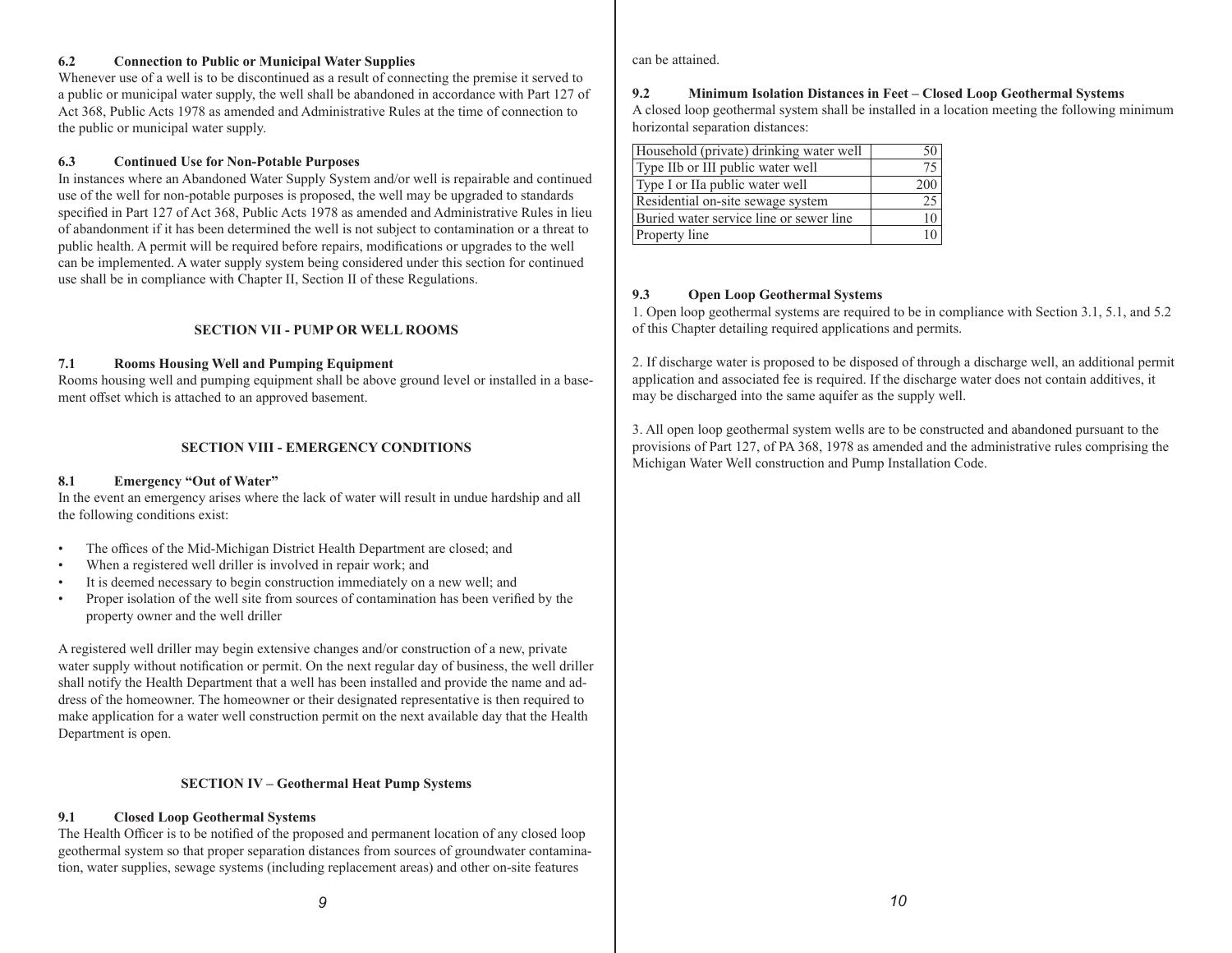# **CHAPTER THREE Sewage Disposal**

#### **SECTION I - SEWAGE DISPOSAL FOR ANY PREMISE**

### **1.1 Premise Occupancy**

It shall be unlawful for any person to occupy, or permit to be occupied, any premise which has a sewage disposal system in violation of these Regulations. All such facilities shall be constructed in accordance with the provisions of these Regulations. Under no condition may the sewage from the existing or hereafter-constructed premise be discharged or deposited upon the surface of the ground, or into any lake, river, stream, county drain, ditch, or storm sewer. Any premise constructed or maintained which is not in accordance with these regulations may be declared unfit for habitation and may be so posted by the Health Officer and ordered vacated.

# **1.2 Connection Required**

All facilities such as flush toilets, urinals, lavatories, sinks, bathtubs, laundry, showers or any other facility from which sewage emanates shall be connected to a private sewage disposal system except that any such facilities hereafter installed on a premise where public sewage is available shall be connected to said sewer. When such connections are made from a private sewage disposal system to the public system, the septic tank(s) shall be properly abandoned as defined in these regulations.

# **1.3 Separate Systems for Each Family or Establishment**

Unless otherwise specifically approved by the Health Officer, each habitable building or dwelling may be served by its own private sewage disposal system, when public sewers are not available and/or accessible.

# **1.4 Permits**

No person shall construct, alter or extend any on-site sewage disposal system unless he/she has obtained a permit issued by the Health Officer and/or their authorized representative. All permit forms shall be provided by the Mid-Michigan District Health Department, Environmental Health Division. Any person found to have constructed, altered, or extended any on-site sewage disposal system without benefit of an approved permit shall be subject to the penalties set forth in Chapter I, Section 1.13 for violation of these Regulations.

# **1.5 Application for Permit**

Application for permit to construct, alter, or extend an on-site sewage disposal system shall be made by the property owner or their authorized representative to the Health Officer. The application shall include the name and address of the applicant, the description of the property on which said construction, alteration or extension is proposed, and a plot plan showing the pertinent features of the sewage disposal system and the well system along with property lines and the building location. At the discretion of the Health Officer, the Health Department may require substantiating data including, but not limited to, engineered drawings, maps, soil analyses, test borings, percolation tests, groundwater and flood elevations, and detailed plans of the proposed sewage disposal system. The actual or proposed use of the property shall be indicated in all instances. At the discretion of the Health Officer, the Health Department may require that the design plans and specifications for a sewage disposal system be prepared by a professional

engineer (PE) or registered sanitarian (RS).

# **1.6 Expiration of Permits**

Any permit issued pursuant to the requirements of the preceding sections shall be valid for the term of twenty-four (24) months from the date of issuance, unless declared void as pro-vided in Section 2.7 of these regulations. At the request of the applicant, said permit may be extended for a period of not more than one year from the original date of expiration.

# **1.7 Void Permits**

The Health Officer may declare a previously-issued Sewage Disposal System Permit to be null and void for any of the following reasons:

- False, inaccurate, or incomplete information supplied by the applicant or permit holder.
- A change in the construction plans of the applicant or permit holder affecting circumstances relative to the water supply design, location or use.
- Discovery of health hazards at the site that might impact public health.
- The area designated for the soil absorption system is disturbed due to vehicular traffic and excessive compaction; or by major fillings, excavating, paving, or flooding; or by the installation of public sewer; or by location of a water supply well or other feature so as to encroach on any required isolation distance.
- An increase in the scope of the project prior to, during, or following construction of said system to the point that the quantity of anticipated sewage flow is beyond the capacity of said system to provide treatment.

# **1.8 Transfer of Permits**

Should the ownership of the property for which a permit has been issued change, the permit may be transferred to the new owner. Such transfer must be requested in writing on forms to be provided by the Health Officer and signed by the permit holder. The permit holder shall be the person to whom the permit was originally issued.

# **1.9 Denial of Permit**

The Health Officer shall have the right to deny the issuance of a permit under one or more of the following conditions:

- Where an available public sewer system (as defined in the Glossary) exists.
- Where the septic tank would be inaccessible for cleaning or inspection purposes.
- Where the property served is too small for proper isolation from existing water wells, the premise water well, surface waters or has insufficient drainage area.
- Where the seasonal high groundwater table elevation and/or vertical distance between hardpan, clay, or other impervious soils would be less than one (1) foot or twelve (12) inches below the original grade.
- Where the soil conditions are deemed to be unsuitable for the disposal of sewage as based upon recognized soil evaluation techniques or where the stabilized percolation rate is in excess of 60 minutes per inch.
- Where conditions exist or may be created which may endanger the public health or the environment.
- Where the proposed site is subject to flooding and/or within the 100-year flood plain.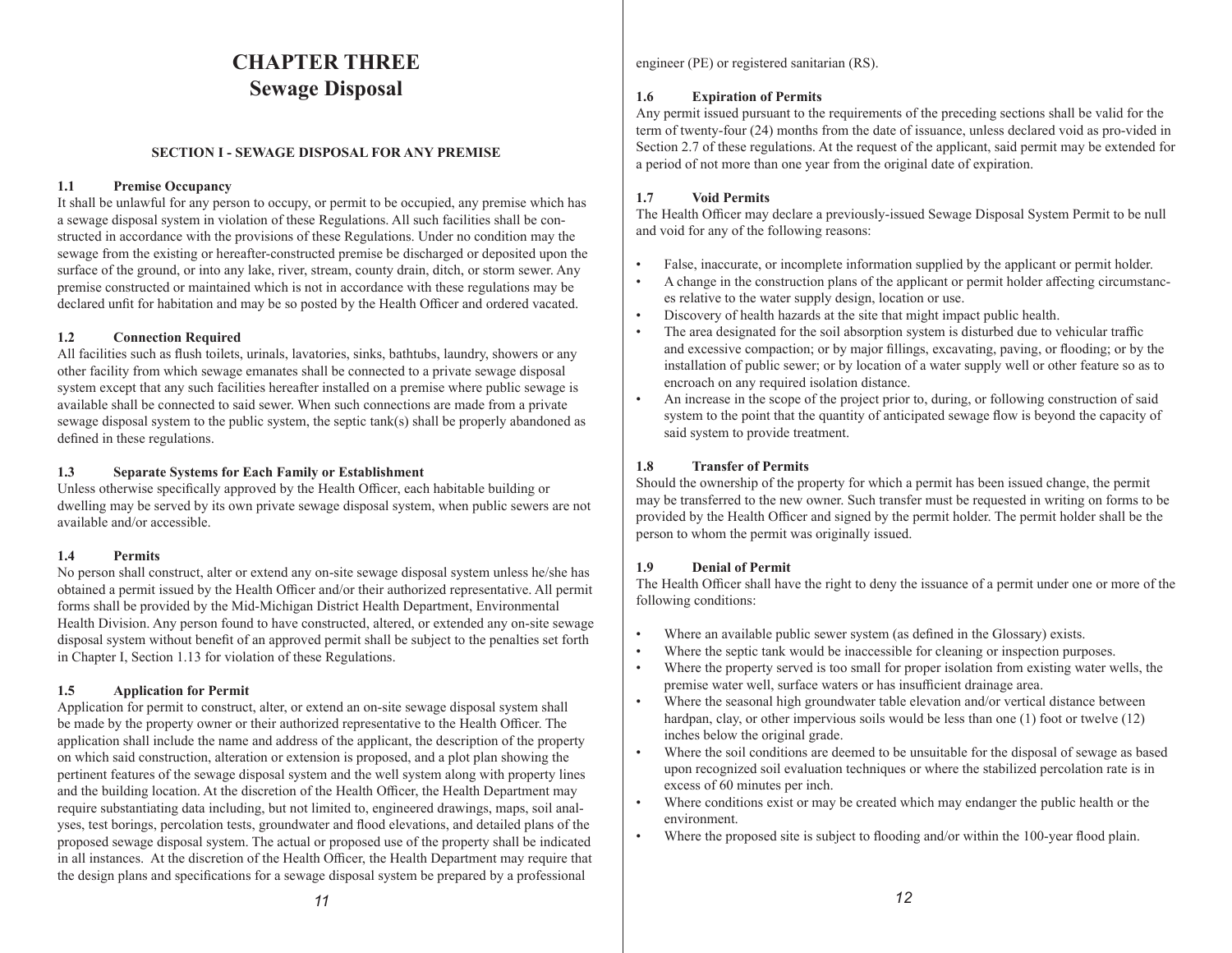#### **1.10 Easements – Sewage Disposal Systems**

If any portion of a sewage disposal system (septic tank, pump tank, sewer line, drainfield, drainbed, berm, or reserve area) is proposed for placement on a separate, legally recognized parcel, then an easement or permanent deed restriction shall be required and shall be recorded with the applicable County Register of Deeds Office. A "separate, legally recognized parcel" is defined as a parcel of land with a legal description or tax parcel identification number differing from the parcel where the dwelling is located or proposed to be built.

Plans, which may include a recorded survey, are to accompany any permit application where the intended sewage disposal system, or any part thereof, is proposed on a "separate, legally recognized parcel".

The Health Department shall require proof that all applicable documents related to an easement or permanent deed restriction have been recorded with the applicable County Register of Deeds Office prior to the issuance of a sewage disposal permit.

In instances where the recording of an easement or permanent deed restriction may delay construction of the repair or replacement of an existing sewage disposal system, the homeowner may request authorization to record these documents at the completion of the sewage disposal repair or replacement process. Health Department final approval of the completed construction will be withheld until proof that all applicable documents recorded with the Register of Deeds Office have been submitted to the Health Department.

#### **1.11 Building Site Criteria for Conventional Septic Systems**

The following specifications shall be used in determining the stability of the soil to provide satisfactory drainage for a conventional sewage disposal system utilizing one or more septic tanks and an absorption field, trench or bed:

- Soil Data The soil classification and interpretations as provided by the United States Department of Agriculture, Natural Resources Conservation Service, and the use limitations pertaining to that soil classification may be considered by the Health Officer and used as part of the soil and drainage evaluation.
- Deep Borings Test borings or excavations shall be made within the area proposed for the sewage disposal system and proposed replacement area to determine that the groundwater level and soil formations comply with this section. The Health Officer may request that excavations or borings beyond a depth of five (5) feet be made available for inspection and evaluation of soil types and conditions.
- High Groundwater A minimum of twenty-four (24) inches of suitable soils, twelve (12) inches of which are measured from original grade and native to the profile, shall be required between the bottom of the proposed trench or bed and the point where the high water table, or evidence thereof, is determined.
- Hardpan, Clay, Impervious Material A minimum of twenty-four (24) inches of suitable soils, twelve (12) inches of which are measured from original grade and native to the profile, shall be required between the bottom of the proposed trench or bed and the point where clay, hardpan, or other impervious materials are found.
- Filled Ground Filled ground or "made land" shall be subject to evaluation to a minimum depth of five (5) feet or sixty (60) inches below the point where the original grade has been identified. Fill material shall not be allowed over unstable soil, peat, muck, and organic material.
- Percolation Tests In addition to evaluation of the data required above, the Health Officer may require stabilized percolation rate tests when deemed necessary to determine the absorption capacity of the soil.
- Replacement Area Sufficient area of suitable or similar soil conditions shall be set aside or put on reserve for a future replacement system. Such replacement system area shall be at least equal the area required for the initial system and shall be located no closer than five (5) feet from any portion of the initial system (including berm areas).

# **1.12 Building Site Criteria for Alternative Septic Systems.**

The following specifications shall be used in determining the stability of the soil to provide satisfactory drainage for an alternative sewage disposal system utilizing one or more septic tanks and an absorption field, trench or bed:

- Soil Data The soil classification and interpretations as provided by the United States Department of Agriculture, Natural Resources Conservation Service, and the use limitations pertaining to that soil classification may be considered by the Health Officer and used as part of the soil and drainage evaluation.
- Deep Borings Test borings or excavations shall be made within the area proposed for the sewage disposal system and proposed replacement area to determine that the groundwater level and soil formations comply with this section. The Health Officer may request that excavations or borings beyond a depth of five (5) feet be made available for inspection and evaluation of soil types and conditions.
- High Groundwater A minimum of twelve (12) inches of suitable native soils, as measured from original grade, shall be required between the bottom of the proposed trench or bed and the point where the high water table, or evidence thereof, is determined.
- Hardpan, Clay, Impervious Material A minimum of twelve (12) inches of suitable native soils, as measure from original grade, shall be required between the bottom of the proposed trench or bed and the point where clay, hardpan, or other impervious materials are found.
- Filled Ground Filled ground or "made land" shall be subject to evaluation to a minimum depth of five (5) feet or sixty (60) inches below the point where the original grade has been identified. Fill material shall not be allowed over unstable soil, peat, muck, and organic material.
- Percolation Tests In addition to evaluation of the data required above, the Health Officer may require stabilized percolation rate tests when deemed necessary to determine the absorption capacity of the soil.
- Replacement Area Sufficient area of suitable or similar soil conditions shall be set aside or put on reserve for a future replacement system. Such replacement system area shall be at least equal the area required for the initial system and shall be located no closer than five (5) feet from any portion of the initial system (including berm areas).
- Lake and Riverfront Properties For aerobic treatment units, sand filters, pressure mounds or similar type alternative technologies that are installed in environmentally sensitive areas such as properties fronting on lakes, rivers or other similar bodies of water, a minimum of twenty-four (24) inches of suitable soils, twelve (12) inches of which are measured from original grade and native to the profile, shall be required between the bottom of the proposed trench or bed and the point where clay, hardpan, or other impervious materials are found OR where the high water table, or evidence thereof, is determined.

# **1.13 Inspection and Certification**

After construction of the sewage disposal system has been completed to the extent of the place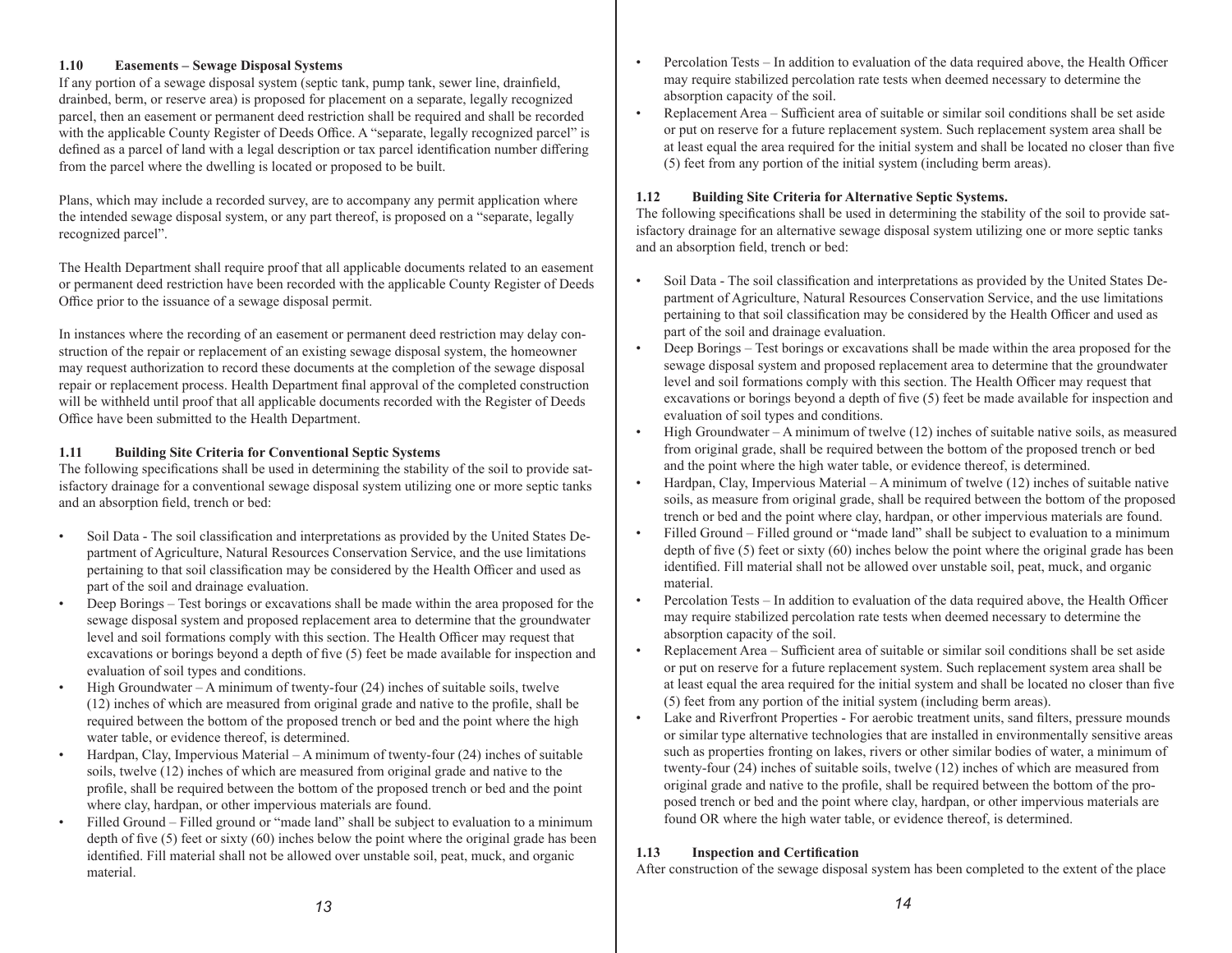ment of all sewers and distribution tile lines, and before any portion of the distribution tile system has been covered or placed in operation, request for an inspection shall be made to the Health Officer. If the inspection has not been made within two (2) working days or 48 hours after notification to the Health Officer that the system is ready for inspection, the installer may proceed to cover the system and place it into operation. The installer in such an instance shall furnish a written statement to the Health Officer on forms provided by the Health Department certifying that the system was installed exactly as shown on the permit or describing exactly any deviations there from. After approval of the system for backfill, it shall not be allowed to remain open for longer than 48 hours, unless otherwise approved by the Health Officer.

#### **1.14 Condemnation of Existing Installations**

The Health Officer may condemn any existing individual sewage disposal system where the effluent there from is exposed to the surface or is permitted to drain onto the surface of the ground or into any lake, river, county drain, storm sewer, or stream, or where the seepage of effluent there from may endanger a public or private water supply or where an improperly constructed or maintained system creates a public or private nuisance. The Health Officer may condemn any existing sewage disposal system where the performance of the system meets any or all of the conditions of a sewage system failure.

#### **1.15 Variances**

Variances to the provisions of these regulations may be made in cases where physical size or shape of the premise makes their application a physical impossibility. In such event, if the Health Officer finds that special conditions are present, the owner may construct or cause to be constructed an individual sewage disposal system under the direction of the Health Officer and subject to such reasonable conditions as the Health Officer may require considering the limitations of the property, the protection of public health, and the prevention of any nuisance. An alternate method of sewage disposal may be approved by the Health Officer if it provides equal or better treatment than the minimum requirements provided for herein. The Health Officer, on application may make exceptions to the specific requirements when, in the Health Officer's judgment, special factors warrant such a variance. Approval of variances shall be in writing and filed with the Health Department.

#### **1.16 Registration Required**

Any person, firm, company, or corporation who shall engage in the business of installation of a sewage disposal system or any part thereof within the counties of Clinton, Gratiot, or Montcalm, under the provisions of these regulations, shall register with the Mid-Michigan District Health Department. In no way shall this provision be construed to prohibit an individual from installing their own sewage disposal system (with the exception of alternative on-site sewage treatment systems as defined in the Glossary) provided that said person obtains a permit from the Mid-Michigan District Health Department.

# **1.17 Contractor/Installer Registration – Revocation/Suspension**

Septic contractor or installer registration may be revoked or suspended by the Mid-Michigan District Health Department for any of the following:

- Failure to abide by recognized construction standards and/or installation practices; or
- Failure to adhere to the conditions and specifications provided within a sewage disposal permit; or
- Failure to adhere to the requirements of the Mid-Michigan District Health Department's Environmental Health Regulations.

Should revocation or suspension be initiated by the Health Department, the subject contractor/ installer shall be afforded hearing before the Health Officer or his/her designee, with the right to appeal any adverse decision to the Board of Appeals.

# **1.18 Methods of Sewage Disposal**

When a sewer is not available for public use, all facilities hereafter installed (such as flush toilets, urinals, lavatories, sinks, bathtubs, showers, laundry, basement drains, and any similar fixtures used to receive or conduct sewage) shall be connected to an approved sewage disposal system or to some other device approved by the Health Officer, provided that such facilities existing at the time these regulations are adopted and which may become or are at present a possible hazard to public health, in the opinion of the Health Officer, shall be connected to a sewage disposal system or to some other device approved by the Health Officer.

No sewage may be discharged into any body of water or into the ground within fifty (50) feet of a body of water or into a county drain or ditch. Footing drainage, downspouts or roof drains, water conditioners recharge water and any other wastewater not defined as sewage shall not be connected to or discharge into the sewage disposal system.

#### **1.19 Drains**

Whenever the Health Officer shall determine that sewage is flowing from any public or private sewer or drain of unknown course and origin, the Health Officer may issue public notices requiring persons owning premises from which such sewage could originate, to connect such sewage flow to a public sewage system if available, or in the absence thereof, to comply with the provisions of these regulations. Public notice shall consist of the posting of at least five (5) conspicuous notices in the probable area served by said sewer or drain. After not less than thirty (30) days following the posting of the notices, the Health Officer may plug or cause to be plugged the outlet of said sewer or drain until such time as the sources of the sewage have been located.

Owners of the properties known to be discharging sewage into such sewers or drains posted by the Health Officer shall be given written notice of corrections required within the time allowed by the posted notices. Failure to comply shall be considered a violation of these regulations.

# **1.20 Facilities other than Single and Two Family Dwellings.**

Minimum septic tank capacity, number of tanks, and size of sub-surface absorption area for facilities other than single and two family dwellings shall be determined in accordance with good engineering practice and based on the recommendations contained in the "Michigan Criteria for Subsurface Sewage Disposal".

#### **SECTION II – CONSTRUCTION AND MAINTENANCE OF PRIVIES AND SIMILAR TOILET DEVICES**

# **2.1 Privies and Outhouses**

All privies and other non-flushing toilet devices shall be constructed and maintained in accordance with Section 12771 of Act 368, P.A. of 1978 and Administrative Rules promulgated therefrom.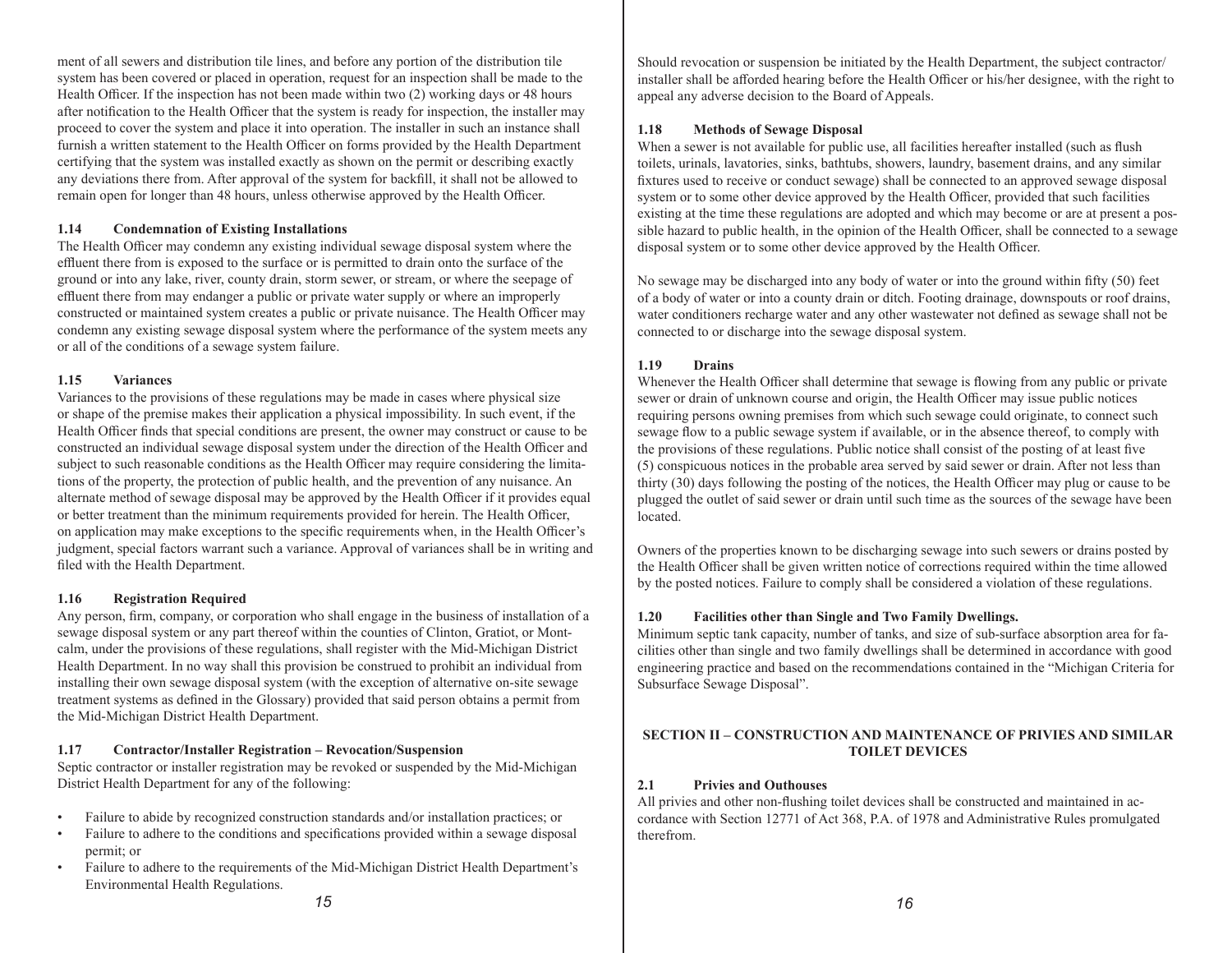#### **2.2 Prohibition of Privies**

No privy shall be maintained or be constructed on or moved to any premise where the service of a public sewer is available. No privy shall be maintained at any licensed food service establishment.

#### **2.3 Location of Privies in Relation to Other Dwellings**

Privies shall be located at least 100 feet from all dwellings other than that which they serve. No privy shall serve more than one dwelling.

# **2.4 Temporary Privies**

Temporary privies used at construction sites, places of public assembly, camps, etc., shall comply with Section 12771 of Act 368, P.A. of 1978 and Administrative Rules promulgated therefrom, and when cleaned or serviced, the agency performing such service shall comply with Part 117 of Act 451, of Public Acts of 1994, as amended.

# **SECTION III – SUITABILITY FOR DEVELOPMENT**

# **3.1 Subdivision/Site Condominium Development**

The Land Division Act and the rules of the Michigan Department of Environmental Quality (R560.401-R560.405 as amended and R560.406 to R560.428) shall be the basis for acceptance or rejection of proposed subdivisions that are not served by public sewers and/or public water.

# **3.2 Vacant Land Evaluations**

Application for soil evaluation of vacant properties where proposed size and location of residential structure is unknown and the act of division is not under Act 288, PA 1967, may be made by the property owner or agent to the Health Officer. Such evaluation shall be documented and reported on forms provided by the Health Officer. Results of such evaluations shall not be construed to be a directive toward applicable zoning or land use.

# **SECTION IV – CONSTRUCTION CRITERIA FOR SEWAGE DISPOSAL SYSTEMS**

- **4.1 Service/Sewer Lines**
- All sewer lines shall meet the requirements of the Michigan Plumbing Code and shall be constructed of cast iron soil pipe with sealed joints, or schedule 40 plastic PVC pipe with glued joints, or other state approved materials.
- Grade Sewer pipe installed prior to connection to a septic tank shall be laid at a grade of not less then than 1/8 inch per foot or not more than ½ inch per foot unless otherwise approved by the Health Officer.
- Concentric Piping Any portion of a sewer line between the house and the septic tank inlet or between the septic tank outlet and the absorption system header that lies below a driveway shall be encased in a six inch (or larger) schedule 40 plastic PVC or steel pipe.
- Clean-Outs Any sewer line length greater or equal to 100 lineal feet or at any turn of a sewer line 45 degrees or greater shall be provided a clean-out extended to the ground surface meeting the requirements of the Michigan Plumbing Code. Clean-outs shall be schedule 40 PVC with glued joints or other State approved materials.

# **4.2 Septic Tanks**

- Location Septic tanks shall be located at least fifty (50) feet from any well, spring or other drinking water supplies. In no case shall a driveway, parking area, paved surface, stockpiled material, structure or building be placed over the septic tank. The septic tank must be located on the property being served unless otherwise approved by the Health Officer. Special written permission may be given by the Health Officer when it is impractical to meet these requirements providing other satisfactory health safeguards are used.
- All septic tanks shall be equipped with an access port (at the outlet end) that has an attached watertight riser that extends to or above the finished grade. Said riser shall be equipped with a secure or locked lid to prevent unauthorized access. No septic tank shall be installed at a depth of more than five (5) feet below the finished grade, except by special permission of the Health Officer.
- All single compartment septic tanks shall be designed and constructed with inlet and outlet ports located at each end wall of the tank. Inlet and outlet ports on the side wall of the septic tank(s) shall not be allowed without approval from the Health Department.
- Capacity Every septic tank shall have a capacity of at least the average volume of sewage flowing into it during the period of twenty-four (24) hours, but in no case less than seven hundred fifty (750) gallons, as measured from the water level, unless otherwise authorized by the Health Officer. If a tank consisting of more than one (1) compartment is installed, the first compartment must have a capacity of at least 2/3's of the total capacity. A two compartment tank shall be required for any proposed installations utilizing a sewage ejector or garbage disposal.
- The bottom of the inlet line into the septic tank shall be at least two  $(2)$  inches above the operating water level of the tank. The outlet shall be constructed to permit withdrawal of liquid from the middle third of the depth of the liquid in the tank and to prevent the escape of floating or settled solids and must have a minimum scum clearance of eight (8) inches. The inlet must be so designed to permit gas above the liquid level to pass through the inlet line and out the vent pipe serving the sewer leading to the tank.
- Construction Material Septic tanks shall be constructed to conform to the specifica-tions of the "Manual of Septic Tank Practice". Tanks constructed of fiberglass, plastic or other materials shall not be installed without prior written approval of the Health Officer. Every septic tank shall be constructed in a workmanlike manner of materials not subject to corrosion or decay when installed; shall be of water-tight construction; and shall be provided with one or more suitable openings with cover to permit ease of inspection and cleaning.
- Effluent Filters The final outlet (between the tank and absorption field) on all septic tanks installed on or after the effective date of these regulations, shall be equipped with an approved (per Michigan Department of Environmental Quality) sewage effluent filter.
- Abandonment of a Septic Tank The Health Officer may order abandoned any septic tank that is in violation of these regulations, a threat to public safety, or representing a public or private nuisance. A properly abandoned septic tank shall be emptied of all effluent wastes with the top cover being crushed and the void space filled with sand. All wastes pumped

from a septic tank shall be disposed of at either a municipal waste treatment facility or a MDEQ approved land application site.

# **4.3 Final Disposal**

• Location – In no case shall any driveway, parking area, paved surface, stockpiled material, structure or building be placed over the final disposal system or reserve area. The final disposal system must be located on the property being served unless otherwise approved by the Health Officer. All surface drainage must be diverted away from the septic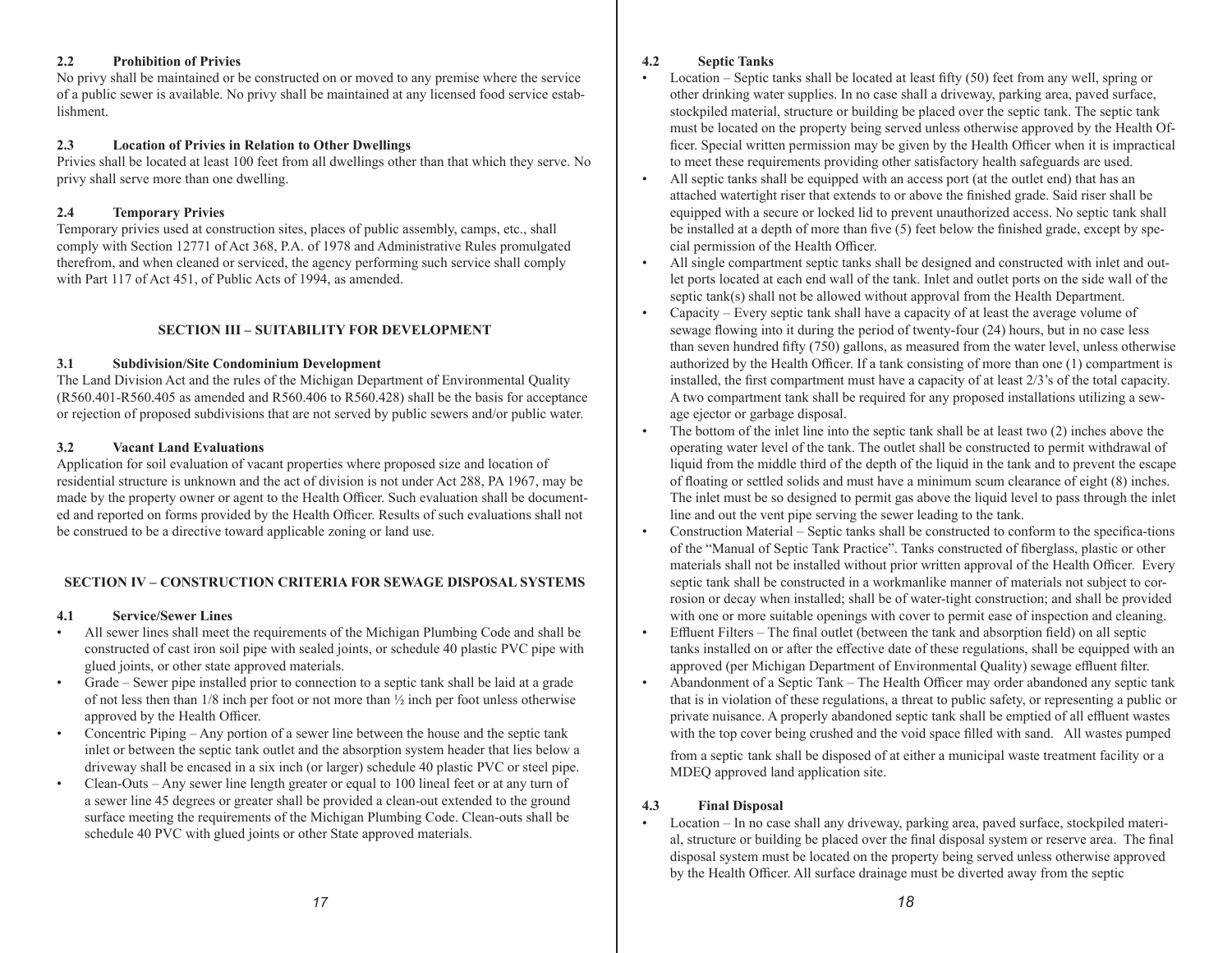- absorption system.
- Distribution Header/Box A header or distribution box plus return header (footer) shall be required in all tile absorption systems, the exception being step/slope systems or other such similar designs. A header or distribution box shall be set true so as to afford an even distribution of all septic tank effluent throughout the subsurface disposal laterals. The sewer line from the septic tank outlet to the distribution header shall be connected at the center point of said header and shall be offset in such a manner that it does not discharge directly into a lateral run. Where six or more lateral distribution lines exist or are proposed, a "bridle" header connecting at two or more centralized points along the distribution header shall be required.
- Sewer Line Between the Septic Tank and the Final Disposal System All sewer or distribution lines extending from the septic tank outlet to the connecting header of the final disposal system shall be constructed of schedule 40 PVC pipe with glued joints. Flexible corrugated pipe is not allowed.
- Dosing/Pump Chamber The Health Officer may require that dosing/pump chambers or mechanical pumps be used in installations where adverse soil conditions or elevation deem it necessary. An alarm system may be required at the discretion of the Health Officer. The capacity of the dosing/pump chamber and/or pump size shall be determined by the Health Officer.
- Absorption System Field or Bed The absorption field or bed shall be constructed of drain tile, which complies with standards established by the Michigan Department of Environmental Quality.
- Aggregate or Stone All aggregate or stone intended for use in a drainfield or drainbed must be washed, clean, and free of any soils or other foreign materials.
- Straw (a minimum two (2) inches) or other approved material shall be placed between the stone and the final cover to prevent soils from filtering into the aggregate.
- Approval of a tile distribution system may be withheld if one or more of the following conditions exist:

1. Tile or perforated pipe does not meet acceptable construction criteria.

- 2. Tile not laid at a uniform grade.
- 3. Tile in poor condition.
- 4. Soils have been allowed to fill up the air spaces around the stone.
- 5. Insufficient amount of tile in absorption system.
- 6. Distance between tile lines does not meet minimum Regulation requirements.
- 7. Insufficient depth of aggregate around, under, and above tile.
- 8. Insufficient isolation between bottom of absorption bed and established groundwater level.
- 9. Slope of tile exceeds Regulation requirements.

10. Any other violation of the construction requirements as specified herein.

# **4.4 Submission and Approval of Plans**

Where installation, alterations and/or construction of any sewage disposal systems are planned in low or wet land areas, or where the water table is high, or where tight clay soil conditions exist, plans for such sewage disposal systems shall be submitted and approved by the Health Officer.

#### **4.5 Minimum Isolation Distances In Feet\***

|                                       | <b>Septic Tank/Sewer Line</b> | <b>Final Disposal</b> |
|---------------------------------------|-------------------------------|-----------------------|
| Well/Unprotected Suction Lines        | 50                            | 50                    |
| <b>Pressurized Water Lines</b>        | 10                            | 10                    |
| Storm and Drainage Ditches            | 25                            | 25                    |
| Surface Waters inc. County Drains     | 50                            | 50                    |
| Swimming Pools                        | 10                            | 10                    |
| Slope Bank (recommended)              | 10                            | 25                    |
| Property Line (recommended)           | 10                            | 10                    |
| <b>Footing Drains</b>                 | 10                            | 25                    |
| Dwelling/Structure w/Footing Drains   | 10                            | 25                    |
| Dwelling/Structure w/o Footing Drains | 10                            | 10                    |
| Closed Loop Geothermal System         | 25                            | 25                    |

\* These distances are minimums and may be modified if conditions warrant.

#### **4.6 Subsurface Trench Construction Requirements**

|                                         | <b>Minimum</b>     | <b>Maximum</b>    |
|-----------------------------------------|--------------------|-------------------|
| Number of Lateral Trenches              | 2                  |                   |
| Size of Gravity Distribution Sewer Line | 4 inch             | 4 inch            |
| Size of Pressurized Sewer Line          | 1 inch             | ---               |
| Length of Lateral Line (Trench Length)  |                    | $100$ feet        |
| Width of Trenches                       | 12 inches          | 36 inches         |
| Trench Laterals on Center               | 7 feet             | ---               |
| Number of Lateral Lines per Trench      |                    |                   |
| Depth of Cover over Stone               | 12 inches          | 24 inches         |
| Slope of Lateral Lines                  | Level preferred    | 3 inches/100 feet |
| Depth of Stone over Lateral Line        | 2 inches           |                   |
| Depth of Stone under Lateral Line       | 6 inches           | 18 inches         |
| Distance between Initial & Reserve area | 5 feet             | ---               |
| Size of Aggregate                       | $\frac{1}{2}$ inch | 2 inches          |

#### **4.7 Additional Absorption Bed Construction Requirements**

|                                        | <b>Minimum</b> | <b>Maximum</b> |
|----------------------------------------|----------------|----------------|
| Distance between Lateral Lines         | 18 inches      | 36 inches      |
| Length of Lateral Line                 |                | $100$ feet     |
| Distance between Lateral Lines and Bed | 12 inches      | 24 inches      |
| Wall or beginning of Sand Berm Slope   |                |                |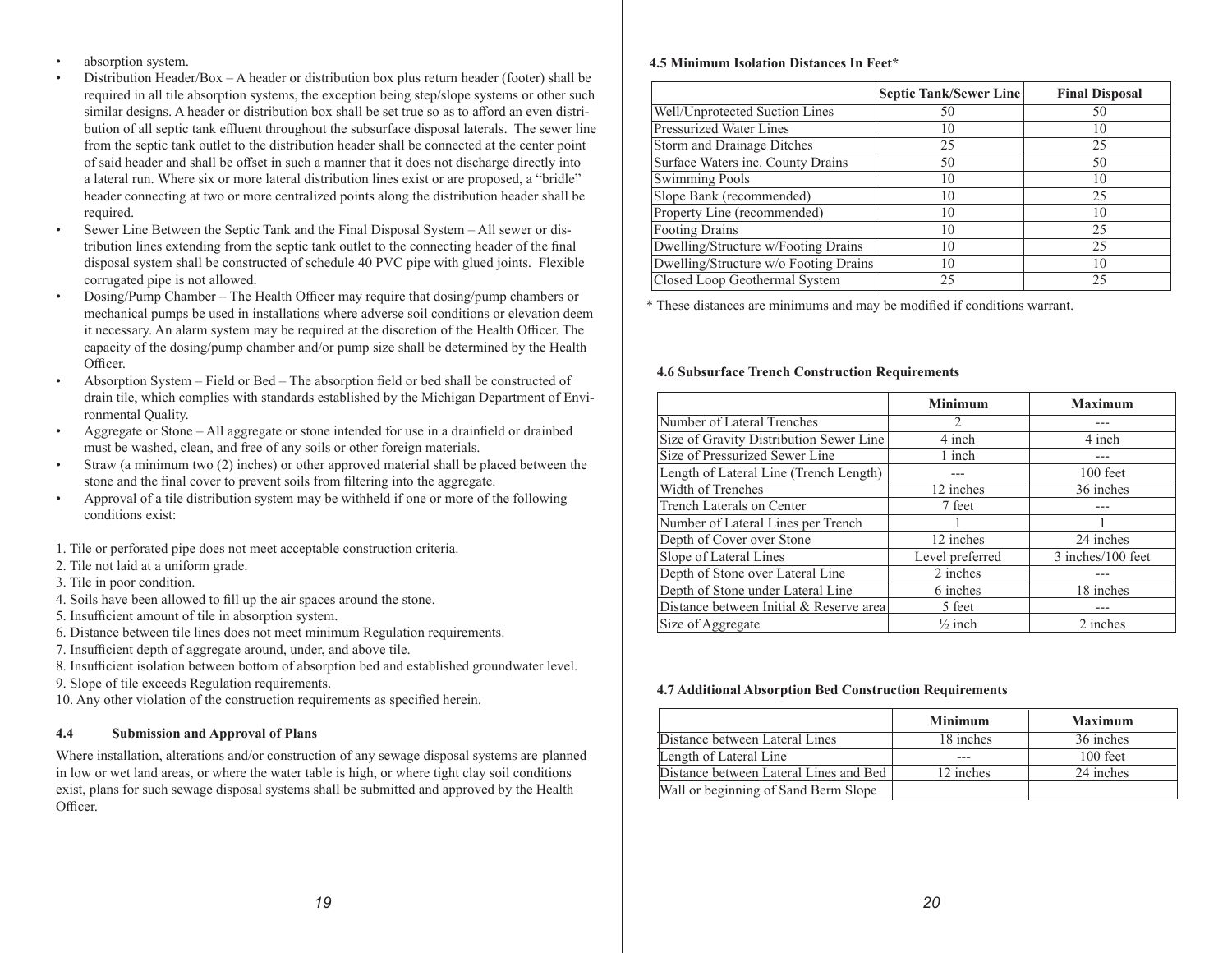#### **4.8 Required Septic Tank Capacity in Gallons**

| <b>Number of Bedrooms</b> | Minimum Capacity*                                   |
|---------------------------|-----------------------------------------------------|
| $1 - 2$                   | $1,000$ gallons                                     |
|                           | 1,500 gallon, 2 compartment (or equivalent gallons) |
|                           | 2,000 gallon, 2 compartment (or equivalent gallons) |
|                           | 2,500 gallon, 2 compartment (or equivalent gallons) |

\*Note that for over 5 bedrooms add 500 gallons per bedroom to above listed capacities.

#### **4.9 Single Family Residential Based on Number of Bedrooms**

Subsurface absorption bed sizing in square feet\*\*

| <b>Soil Texture</b>   | $1 - 3$ |      | 5    |
|-----------------------|---------|------|------|
| Sand and Gravel       | 600     | 700  | 800  |
| Loamy Sand            | 900     | 1050 | 1200 |
| Sandy Loam            | 1350    | 1575 | 1800 |
| Loam, Sandy Clay Loam | 1725    | 2015 | 2305 |
| Silt Loam, Clay Loam  | 1800    | 2400 | 3000 |

#### **4.10 Single Family Residential Based on Number of Bedrooms**

Subsurface absorption trench sizing in square feet\*\*

| <b>Soil Texture</b>   | $1-3$ |      | 5    |
|-----------------------|-------|------|------|
| Sand and Gravel       | 480   | 560  | 640  |
| Loamy Sand            | 720   | 840  | 960  |
| Sandy Loam            | 1080  | 1260 | 1440 |
| Loam, Sandy Clay Loam | 1380  | 1610 | 1840 |
| Silt Loam, Clay Loam  | 1610  | 1880 | 2150 |
| (replacement only)    |       |      |      |

\*\*Note that where a garbage disposal is planned, an additional 20% of square footage is added to all the above listed sizes.

#### **SECTION V – ALTERNATIVE ON-SITE SEWAGE DISPOSAL SYSTEMS**

To function effectively, alternative on-site sewage disposal systems must be properly designed, constructed and maintained. To help ensure that an alternative on-site sewage disposal system functions properly, the Health Department shall require that a sewage permit be obtained for the design and installation of an alternative on-site sewage disposal system and that a maintenance contract assuring lifetime maintenance exists for the system.

- An approved permit application;
- Detailed engineered plans signed by and bearing the seal of a licensed professional engineer OR detailed plans from a manufacturer certified design consultant;
- A signed Variance Request form;
- A signed Alternative Treatment Sewage Disposal System Permit Agreement;
- A signed Deed Advisory;
- Copy of the maintenance agreement signed by the applicant and maintenance provider clearly indicating the terms and length included therein.
- A copy of the Operations and Maintenance  $(O & M)$  Manual for the alternative treatment system.

Before a final inspection can be conducted, the applicant shall produce documentation to the Health Department verifying the signed Deed Advisory has been filed with the County Register of Deeds Office.

#### **5.2 Maintenance Contracts**

Maintenance for the lifetime of the alternative sewage disposal system shall be required. An initial maintenance contract agreement for the alternative septic system shall be signed by the applicant prior to the issuance of a permit to install an alternative septic system. Subsequent renewals of maintenance agreements shall be provided to and retained by the Health Department. Maintenance standards shall be a minimum of manufacturer requirements and shall be performed by person(s) meeting the manufacturer's minimum credentialing criteria.

Evidence that maintenance is occurring on a regular basis (as determined by the manufacturer) or that maintenance is occurring at a minimum of once per year shall be provided to the Health Department annually. Failure to provide suitable documentation of annual maintenance shall be reason for the Department to conduct an "operational inspection" to establish the septic system is not malfunctioning or failing. An Operational Inspection fee will be charged to the homeowner for failure to document annual maintenance of the alternative system.

#### **5.3 Performance Standards**

Performance standards for any alternative sewage disposal system installed shall be, at a minimum, those of the manufacturer and must be in accordance with standards established by the National Sanitation Foundation (NSF) OR (if applicable) standards as established by the Michigan Department of Environmental Quality and/or Environmental Protection Agency at a minimum.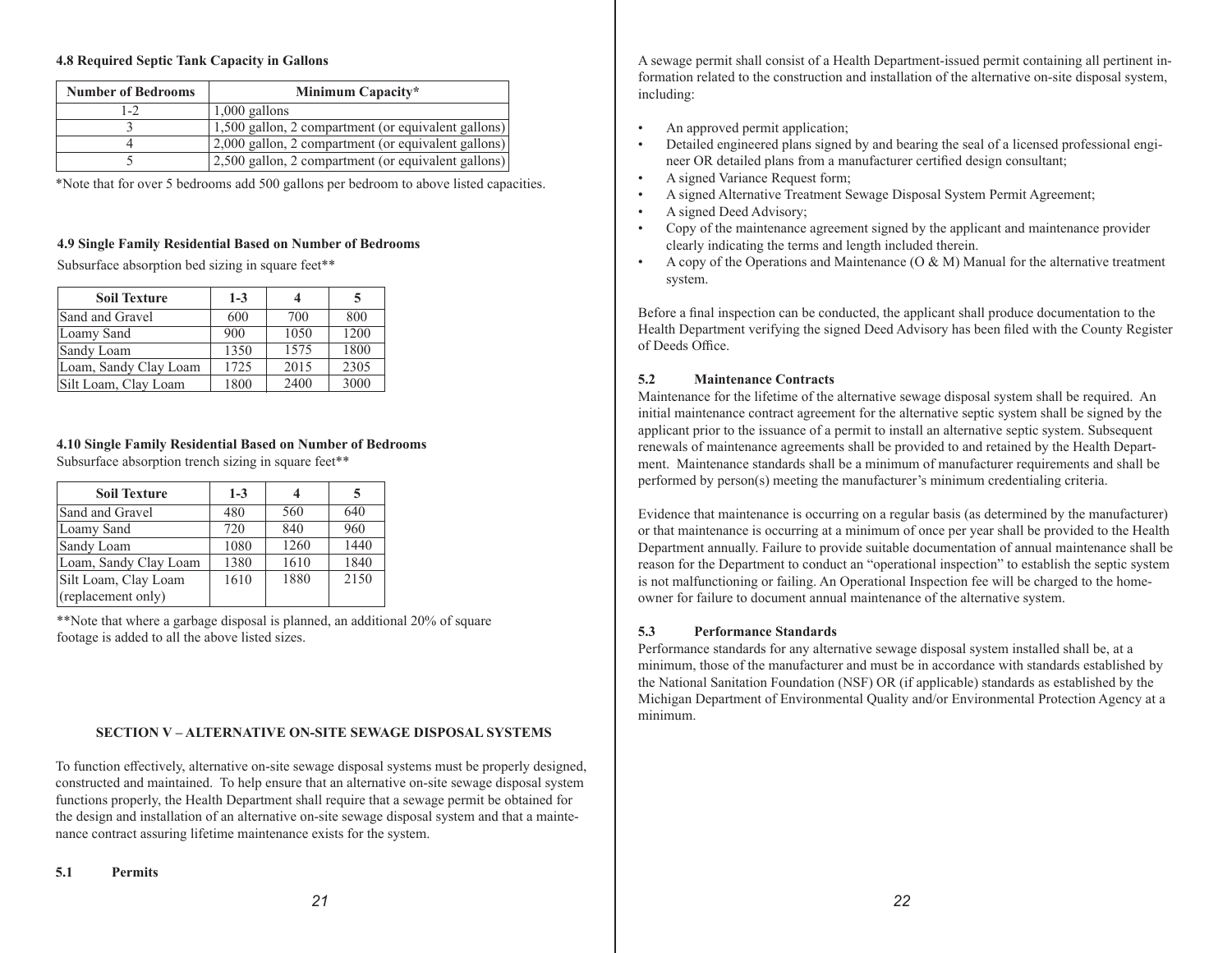# **CHAPTER FOUR Garbage and Rubbish Disposal**

# **SECTION I - ACCUMULATION OF GARBAGE AND RUBBISH**

#### **1.1 Accumulation of Garbage**

No owner of any premise shall permit to accumulate upon such premise any garbage except in covered containers so as to prevent a nuisance or health hazard, except for the purposes of composting.

#### **1.2 Accumulation of Rubbish**

No owner or occupant of any premise shall permit to accumulate upon such premise any rubbish except in durable containers with close-fitting covers except that bulky rubbish such as tree limbs, weeds, large cardboard boxes, etc. may be bundled and so stored as not to provide a harborage or breeding place for rodents. Also, no owner or occupant of any premise shall permit to accumulate appliances, furniture, vehicles, tires or construction and demolition debris in such a way as to pose a threat to public health.

#### **SECTION II - DISPOSAL OF GARBAGE AND RUBBISH**

Garbage and rubbish shall be disposed of in a manner, which creates neither a nuisance nor a menace to health in accordance with the provisions of Act 451, Public Acts of 1994, and Part 115 as amended. Any person or property owner disposing of garbage or rubbish from their own household, upon property under their control, can dispose of such material as long as such disposal method does not create a nuisance or hazard to health and is in compliance with all local junk, littering, dumping, nuisance or solid waste ordinances.

# **CHAPTER FIVE Housing**

#### **SECTION I - INSPECTION AUTHORIZATION**

1.1 The Health Officer is hereby authorized to make such investigations and inspections necessary to determine the condition of dwellings, dwelling units, and other premises covered by these regulations so as to safeguard the health and safety of the occupants of the dwellings and the general public, and enforce the provisions of said regulations.

#### **SECTION II - ADMINISTRATION OF THE REGULATIONS**

2.1 Whenever the Health Officer determines that there are reasonable grounds to believe that there exists a violation of any provision of these regulations or of any rule or regulation adopted pursuant thereto, the Health Officer shall give notice of such violation and orders to correct the violation to the person or persons responsible therefore, as thereinafter provided. Such notice shall:

- Be in writing.
- Identify the property involved.
- Include a statement of the conditions that constitute violations of the regulations and what must be done to correct the same.
- Specify a reasonable time limit for the performance of any act it requires.
- Be served upon the owner or their agent, or the occupant as the case requires either personally, by certified mail to their last known address, or by other method authorized or required under laws of this state.

#### **SECTION III - EMERGENCY ACTION**

3.1 Whenever the Health Officer finds that an emergency exists, which requires immediate action to protect the public health, the Health Officer shall without notice or hearing, issue an order reciting the existence of such an emergency action. Not withstanding the other provisions of these regulations, such order shall be effective immediately. Any person to whom such order is directed shall comply therewith immediately.

#### **SECTION IV - MINIMUM STANDARDS FOR BASIC EQUIPMENT AND FACILITIES**

Every dwelling or dwelling unit that is used or intended for use as living quarters shall comply with the standards enumerated in Sec. IV, V, VI, and VII of these regulations.

The Health Officer may grant variations from these standards provided that substantial compliance is obtained, further provided that no nuisance or health hazard shall be caused or allowed to exist, and further provided that the local building official shall submit in writing to the Health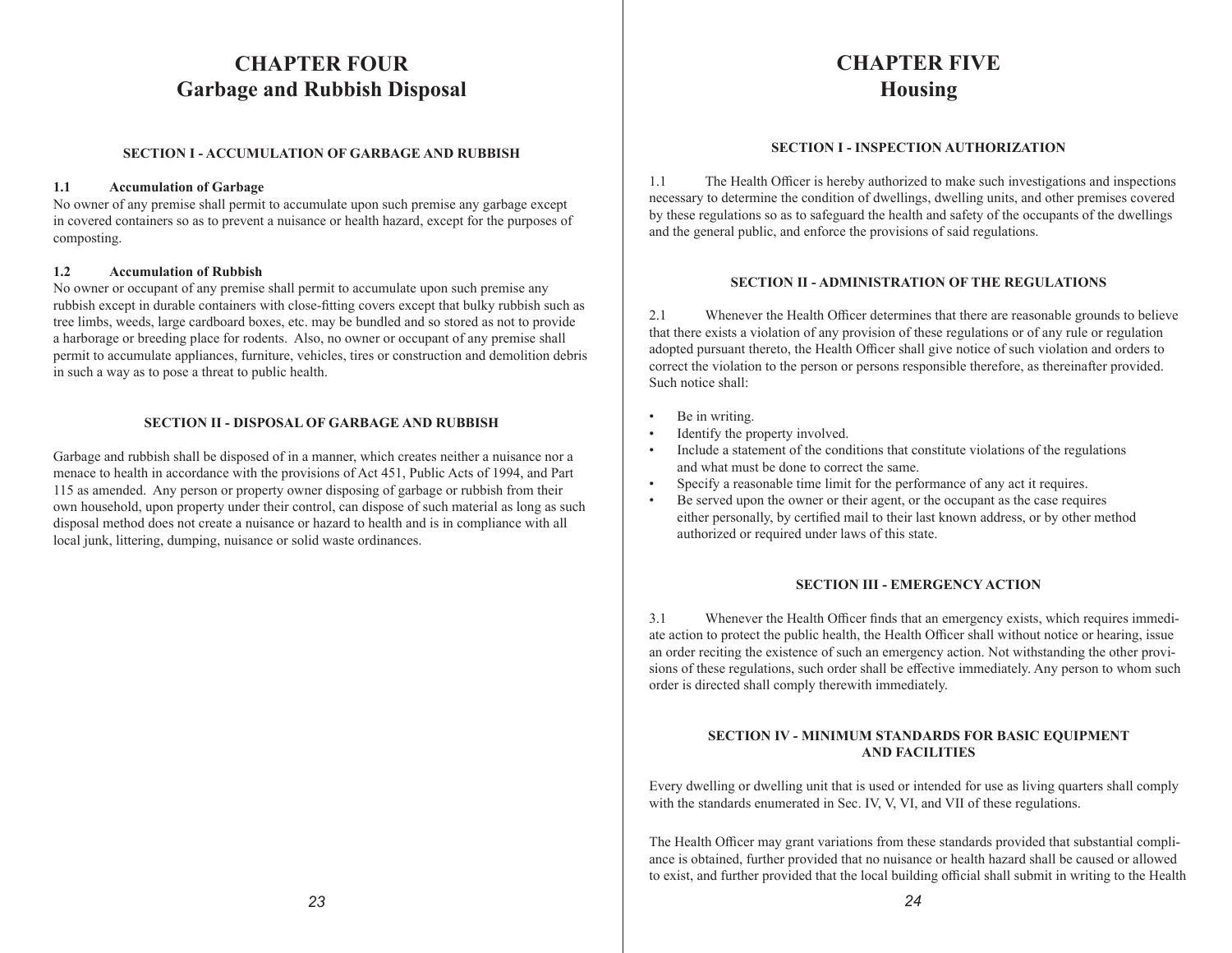Officer their approval of the requested variation.

4.1 Every dwelling unit shall contain a kitchen sink, a lavatory basin, bathing fixtures, and a flush water closet in working condition and properly connected with water to a well and sewer system approved by the Health Officer or to municipal water and sewer. Said fixtures shall be in compliance with applicable local and/or state Plumbing Codes. Authorized local and/or state plumbing code officials shall provide the Health Officer with adequate documentation affirming said fixtures are in compliance.

4.2 Every dwelling and dwelling unit occupied between November 1, and April 1, shall have heating facilities which are capable of heating all occupied rooms within such dwelling or dwelling unit under ordinary winter conditions to at least 70 degrees F.

4.3 Every dwelling or dwelling unit shall have two independent unobstructed means of egress leading to a safe and open space at ground level.

4.4 Dwelling or dwelling units providing temporary housing for farm workers, organized youth groups and for similar occupational or recreational groups are hereby exempted from the specific requirements of Sections 4.1, 4.2 and 4.3 provided no nuisance or health hazard is allowed to exist. Alternate systems for toilets, washing and bathing facilities, which meet the approval of the Health Officer, shall be provided.

#### **SECTION V - MINIMUM STANDARDS OF MAINTENANCE**

Every dwelling or dwelling unit shall comply with the following:

5.1 All sewage and well fixtures shall be so constructed and installed that they will function safely and effectively, and shall be maintained in satisfactory working condition.

5.2 No person shall occupy or permit occupancy of a dwelling or dwelling unit unless it is clean, sanitary, and fit for human occupancy.

#### **SECTION VI - MINIMUM STANDARDS OF SPACE, USE AND LOCATION**

The following shall apply to all dwellings and dwelling units:

6.1 There shall be available for each inhabitant thereof not less than 100 sq. ft. of floor area as defined in regulation 6.2.

6.2 At least one half of every habitable room shall have a ceiling height of at least 7 feet. Floor space in a habitable room that has less than 4 feet clear floor to ceiling height shall not be utilized in determining minimum floor space.

#### **SECTION VII - CLEANLINESS OF DWELLING OR DWELLING UNITS**

Every dwelling or dwelling unit or every part thereof shall be kept clean and shall also be kept free from any accumulation of dirt, filth, rubbish, harborage for vermin, garbage or other matter in or on the same, or in the yards, courts, passages, areas or alleys connected therewith, or belonging to the same. The owner of every dwelling or dwelling unit shall be responsible for complying with the provisions of this section except that the tenants shall be responsible for the cleanliness of those parts of the premises that they occupy and control.

#### **SECTION VIII - DWELLING UNFIT FOR HUMAN HABITATION**

The Health Officer shall declare unfit for human habitation, and a public nuisance, any dwelling or dwelling unit, which shall have any of the following defects:

8.1 Those which have been damaged by fire, wind, water or other causes such as clandestine drug labs so as to become dangerous to life, safety and the general health and welfare of the occupants or to the general public.

8.2 Those which have become so blatantly unsafe; unsanitary; are in such an obvious state of decay; or which so utterly fail to provide the basic amenities essential to healthful living or are likely to cause sickness or disease so as to work injury to the health, safety, or general welfare of the public.

#### **SECTION IX - PROCEDURE FOR PLACARDING AND VACATING DWELLING OR DWELLING UNITS UNFIT FOR HUMAN HABITATION**

9.1 After the Health Officer has declared a dwelling or dwelling unit unfit for human habitation he shall post in a conspicuous place, a placard bearing the following words: "These Premises are in Violation of Sanitary Regulations. Do Not Occupy".

9.2 Any dwelling or dwelling unit so condemned and placarded shall be vacated within a reasonable time, as required by the Health Officer. No person shall occupy, or let another person occupy a dwelling or dwelling unit that has been condemned until written approval is secured from, and the placard removed by the Health Officer.

9.3 No person shall deface, cover or remove the placard except the Health Officer, who shall remove it after the defect or defects have been corrected and it has been determined that the dwelling unit is fit for human habitation.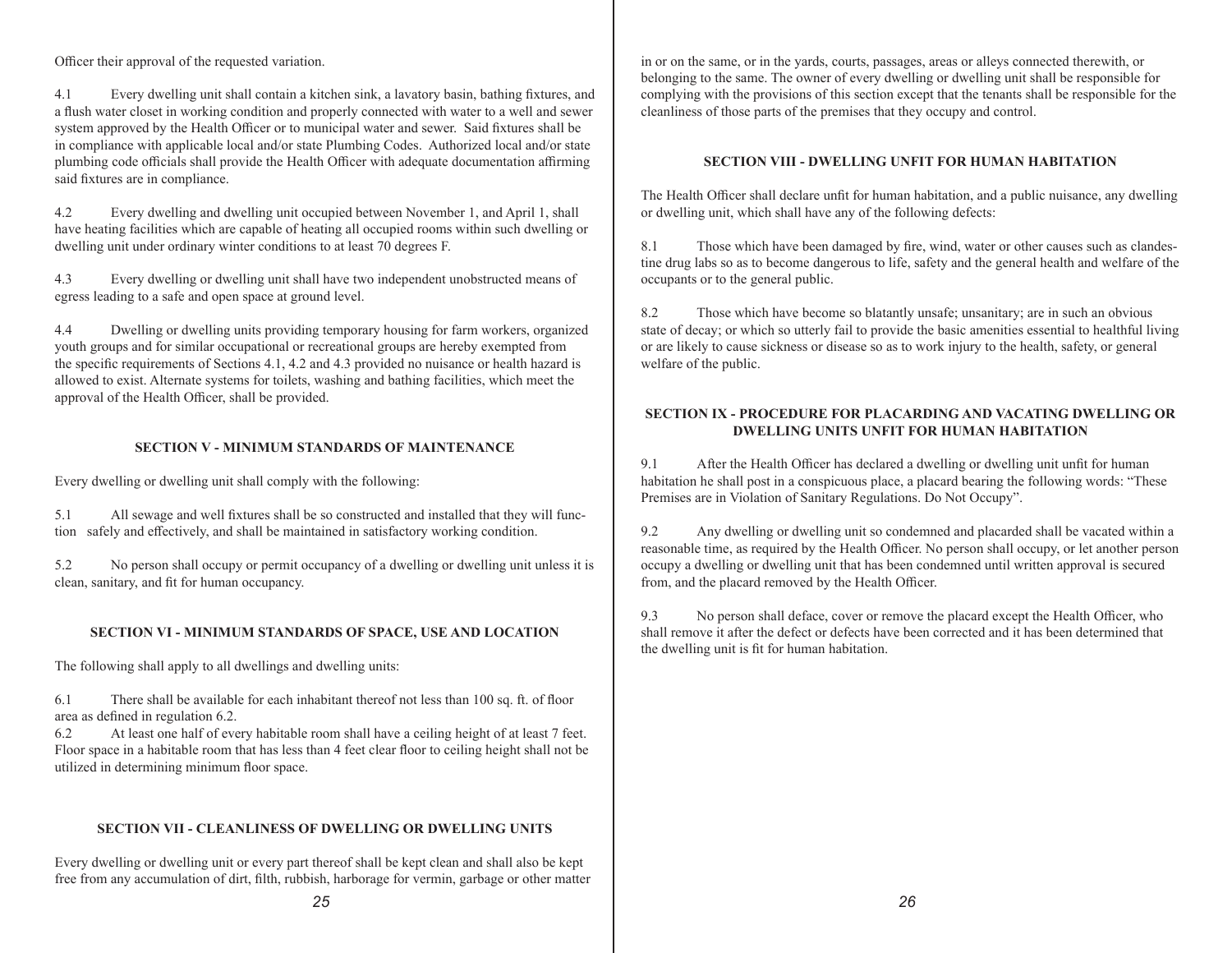# **CHAPTER SIX CONSTITUTIONALITY**

#### **SECTION I- UNCONSTITUTIONALITY CLAUSE**

#### **1.1 Unconstitutional**

Should any section, item, paragraph, sentence, clause or phrase of these regulations be declared unconstitutional or invalid for any reason, the remainder of said regulations shall not be affected thereby.

#### **SECTION II- RETROACTIVE CLAUSE**

#### **2.1 Retroactive**

These regulations shall not be retroactive, except when such systems become a health hazard. However, when extensive changes or repairs are made to the system, workmanship and materials shall conform as nearly as possible to these regulations.

#### **SECTION III- ADOPTION CLAUSE**

**3.1 Adopting** These rules and regulations shall be deemed to be in effect on and after July 1, 2012.

**ADOPTED BY THE MID-MICHIGAN DISTRICT HEALTH DEPARTMENT BOARD OF HEALTH ON APRIL 11, 2012.**

Date: April 11, 2012

Chair - Jack A. Enderfe

**Bruce Delong** Member - Board of Health

Roland Merignac Member - Board of Health

Teresa Hagerman Member - Board of Health

Carl Paepke Member - Board of Health

Tom Lindeman Member - Board of Health

#### REVIEWED AND APPROVED BY:

Gratiot County Board of Commissioners

Date: April 19, 2012

Clinton County Board of Commissione Chairman - Robert **Insurance** 

**TEET!** 

Cltai

Date: April 17, 2012

Montea.m County Board of Commissione Date: April 23, 2012

Jeff Ancerson

Chairman Patrick O. Carr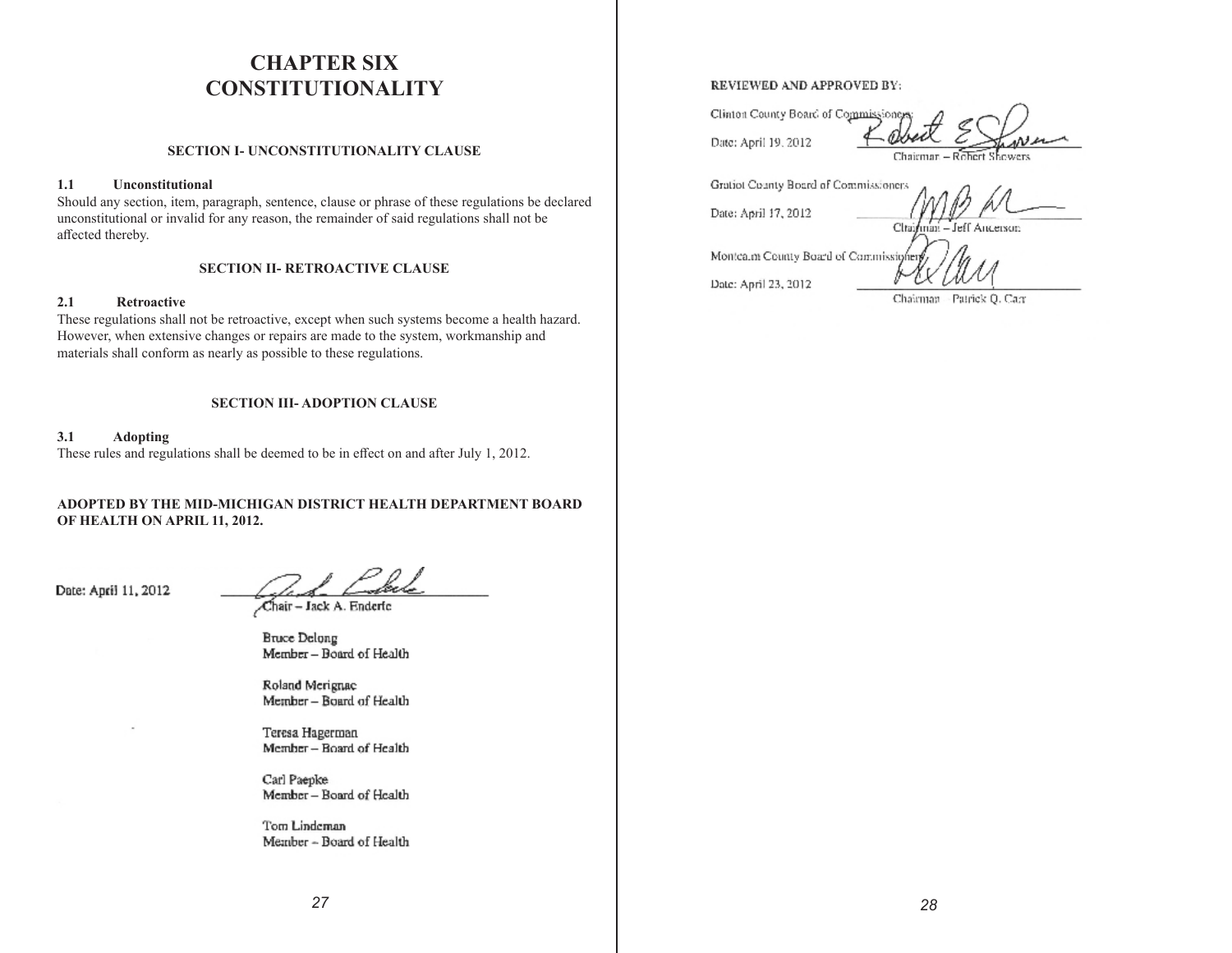# **GLOSSARY**

#### **Abandoned Septic Tank**

A septic tank whose use has been permanently discontinued.

#### **Abandoned Water Supply Systems**

A permanently abandoned water supply system means a well that:

- Has been permanently taken out of service; or
- Has not been used for a period of three years or more; or
- Is in such disrepair that its continued use for the purpose of obtaining groundwater is impractical; or
- Has been left uncompleted; or
- Is a threat to groundwater resources; or
- Is or may become a health or safety hazard.

#### **Absorption Field, Trench, or Bed**

A means of distributing septic tank effluent or outflow below the ground surface by means of a series of lines or drain tile laid on a bed of aggregate with openings so as to allow the effluent or outflow to be absorbed by the surrounding soil and thence dispersed by evaporation, transpiration, or percolation.

#### **Accessory Structure**

Any building, shelter, structure intended solely for non-human habitation such as a pole barn, utility garage, storage facility, or other similar structure.

#### **Aggregate**

An inert material (stone, chipped/shredded tires, or polystyrene) ranging in size from  $\frac{1}{2}$ " to 2" intended for use in a sewage treatment final disposal bed or trench.

#### **Alternative On-site Sewage Treatment System**

Any proven method of on-site sewage treatment other than the conventional treatment tank with absorption trenches, bed, or seepage pit, providing for protection of the environment through uniform distribution of the effluent to the final disposal system, enhanced treatment to the final disposal system or combinations thereof. Alternative systems include but are not limited to aeration treatment systems, pressurized mounds, and sand filters.

#### **Approved**

Acceptable for intended use as judged by the Health Officer by utilizing public health rules, regulations and technical data.

#### **Available Public Sewer System**

A public sewer system located in a right-of-way easement, highway, street, or public way that passes not more than two hundred (200) feet at the nearest point from a structure in which sewage originates.

#### **Board of Health**

The Board appointed by the Clinton, Gratiot, and Montcalm County Boards of Commissioners

#### respectively.

#### **Clandestine Drug Lab**

An illicit operation consisting of a sufficient combination of apparatus and chemicals that either has been or could be used in the manufacture or synthesis of controlled substances.

#### **Closed Loop Geothermal System**

Closed Loop Geothermal System include vertical, angled, diagonal or horizontal looped piping systems that are constructed for the purpose of utilizing the geothermal properties of the earth for heating and/or cooling purposes and that utilize circulation of a nontoxic antifreeze solution rather than ground water as the heat transfer medium.

#### **Conventional On-site Sewage Treatment System**

Any proven method of on-site sewage treatment other than an alternative on-site sewage treatment system that consists of a watertight septic tank with non-uniform distribution of sewage effluent to a final disposal area (drainfield or drainbed).

#### **Cross-Connection**

A cross-connection is any system of piping or other arrangement whereby a public or private water supply system is connected directly with a sewer, drain, conduit, swimming pool, well, submerged inlet, siphon, storage reservoir, abandoned water supply system ( or an active or abandoned privately-owned well at a premise served by a public water supply), any non-potable water supply system, or any similar circumstance or device which contains or may contain sewage, wastes or any liquid capable of causing contamination of the approved public or private water supply.

#### **Distribution Box**

A receptacle, installed with proper footings and provided with outlets on the same horizontal plane, used for the purpose of assuring the equal distribution of the septic tank effluent, when such effluent is being disposed of by means of an absorption field, trench or bed.

#### **Diversion Valve**

A mechanism provided to enable a switching of the effluent flow from one soil absorption system to another separate absorption system so as to permit alternate periods of loading and resting for each system.

#### **Dosing/Pump Chamber**

A dosing or pump chamber is a water-tight tank or receptacle used for the purpose of retaining the overflow of effluent from the septic tank, pending its automatic discharge to a selected point.

#### **Dwelling**

Any house, building structure, tent, shelter, trailer, or vehicle or portion thereof, which is occupied, or intended for occupancy, in whole or in part as the home, residence, living or sleeping place of one or more human beings, either permanently or transiently.

#### **Dwelling Unit**

A room or group of adjoining rooms in a building occupied or intended for occupancy as living quarters by but one family and provided with living, sleeping and sanitary facilities.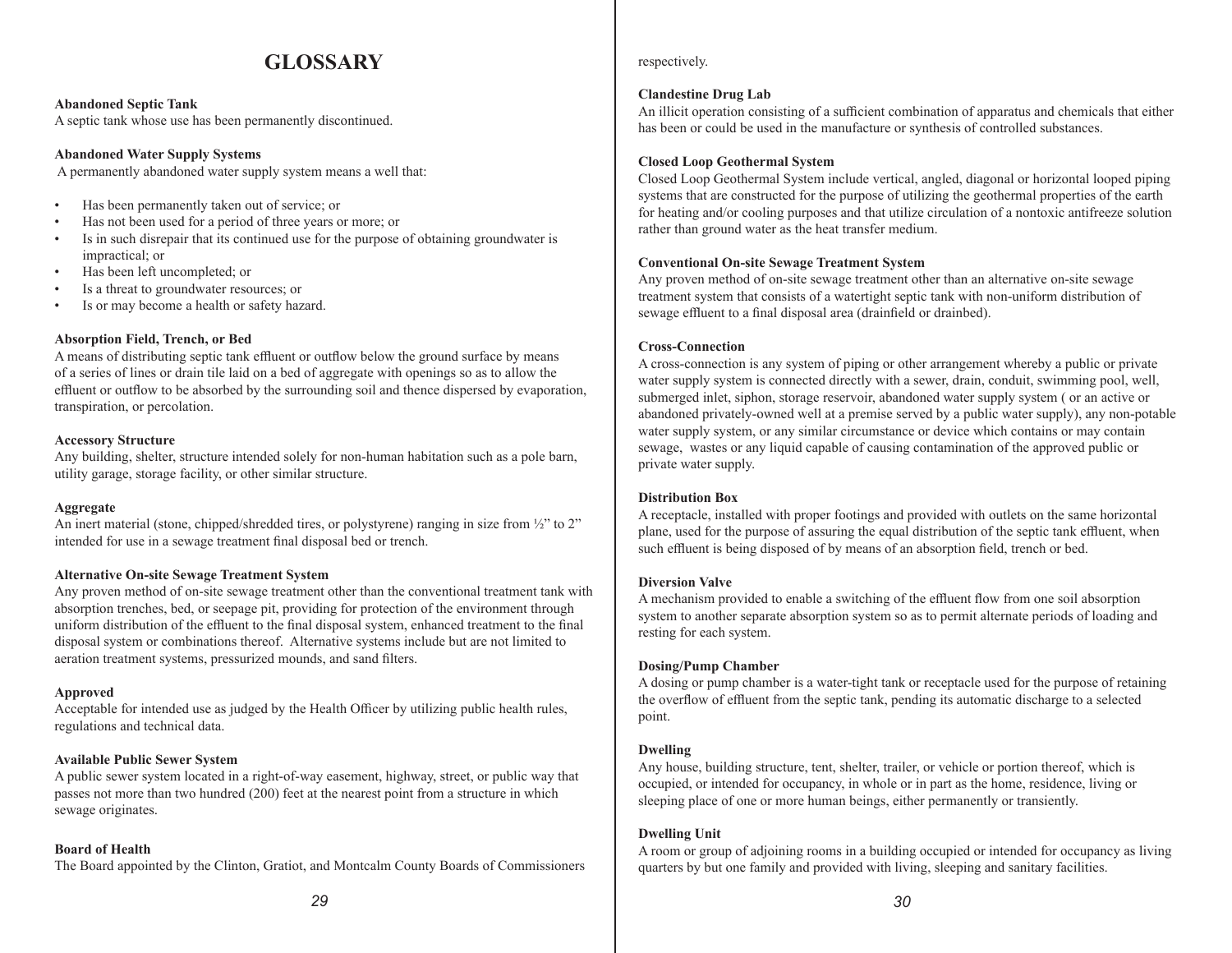#### **Effluent Filter**

A filtering device (used in conjunction with or to replace the effluent baffle as part of the septic tank) designed to remove suspended and/or excessive solids from the sewage effluent.

#### **Effluent Pump**

An electrically powered mechanical device specifically designed to move or propel sewage effluent from a pump chamber to a final disposal field.

#### **Family**

A person, or group of persons related by blood, marriage, or adoption, occupying a single dwelling unit.

#### **Garbage**

Rejected food wastes including waste accumulation of animal, fruit, and vegetable matter used or intended for food or that attend the preparation, use, cooking, dealing in or storing of meat, fish, fowl, fruit, or vegetable.

#### **Grinder Pump**

An electrically powered mechanical device specifically designed to grind or break apart raw sewage and to move or propel resulting wastes to a septic tank.

#### **Habitable Building**

Any structure or part thereof where persons live, or sleep, or reside, or are employed, or congregate and which is occupied in whole or in part.

**Health Department** The Mid-Michigan District Health Department.

#### **Health Officer**

The Director of the Mid-Michigan District Health Department and/or their authorized representatives.

#### **High Capacity Well**

One or more water wells associated with an industrial or processing facility, an irrigation facility, a farm, or a public water supply system that, in the aggregate from all sources and by all methods, have the capability of withdrawing 100,000 or more gallons of groundwater in one day as detailed within Part 327 of the Natural Resources and Protection Act, PA 451 of 1994 as amended.

#### **High Groundwater Elevation**

The elevation of the groundwater during the normally wet periods of the year, as interpreted by the physical presence of water and/or as interpreted by the presence of mottling in the soil.

#### **Holding Tank**

A watertight receptacle equipped with an alarm device and approved risers, which receives and holds sewage prior to pumping.

#### **Innovative On-site Sewage Treatment**

A developed method of on-site sewage treatment that has not been fully proven in field tests or under the circumstances of its intended use.

### **Manual of Septic Tank Practices**

United States Department of Health, Education, and Welfare Publication No. (HSM) 72- 10020, formerly known as "PHS Publication No. 526", revised in 1967, is for sale by the Superintendent of Documents, U.S. Government Printing Office, Washington, D.C. 20201.

#### **Michigan Criteria for Subsurface Sewage Disposal**

By authority of Act 368, P.A. 1978, as amended, and Act 245, P.A. 1929, D48, Rev. 4/94, Michigan Department of Public Health, Division of Environmental Health, Bureau of Environmental and Occupational Health, P.O. Box 30195, Lansing, MI 48909.

#### **Mottling**

The presence of mottling in the soil indicates poor aeration and impeded drainage. Mottling in a soil profile is determined by the presence of irregular spots of different colors in the excavation or boring. Mottling occurs with the seasonal saturation of the soil for a period of two or more weeks during the year. As a result, anaerobic activity during the period of saturation triggers a reduction process changing the color of minerals in the soil.

#### **Nuisance**

Unlawful performance of an act or omitting to perform a duty that, by act or omission, injures, or endangers the health, safety, or welfare of others.

#### **Open Loop Geothermal System**

Open Loop Geothermal System is a geothermal heat exchanger that withdraws groundwater from a supply well, passes the groundwater through a heat exchanger, and discharges the temperature altered water either back to the ground in a discharge (return) well or to the ground surface or into surface water.

#### **Owners**

Both the owner of title and record and/or those occupying or in possession of any property or premise.

#### **Percolation Test (Soil Absorption Capacity Test)**

A method of estimating the capacity of an existing soil to receive, disperse, and absorb (percolate) the anticipated quantities of effluent (outflow) from a septic tank or other treatment device.

#### **Person**

Any individual, firm, partnership, party, corporation, company, society, association or other legal entity.

#### **Premise**

A tract or parcel of land on which a habitable building is located and shall include the building.

#### **Private Sewage Disposal System**

A Private Sewage Disposal System is a sewage disposal system, other than a public system which receives either human excreta, liquid wastes or both from one premise. Included within the scope of its definition are septic tank-soil absorption systems, privies, chemical toilets, and such other types as may be approved by the Health Officer.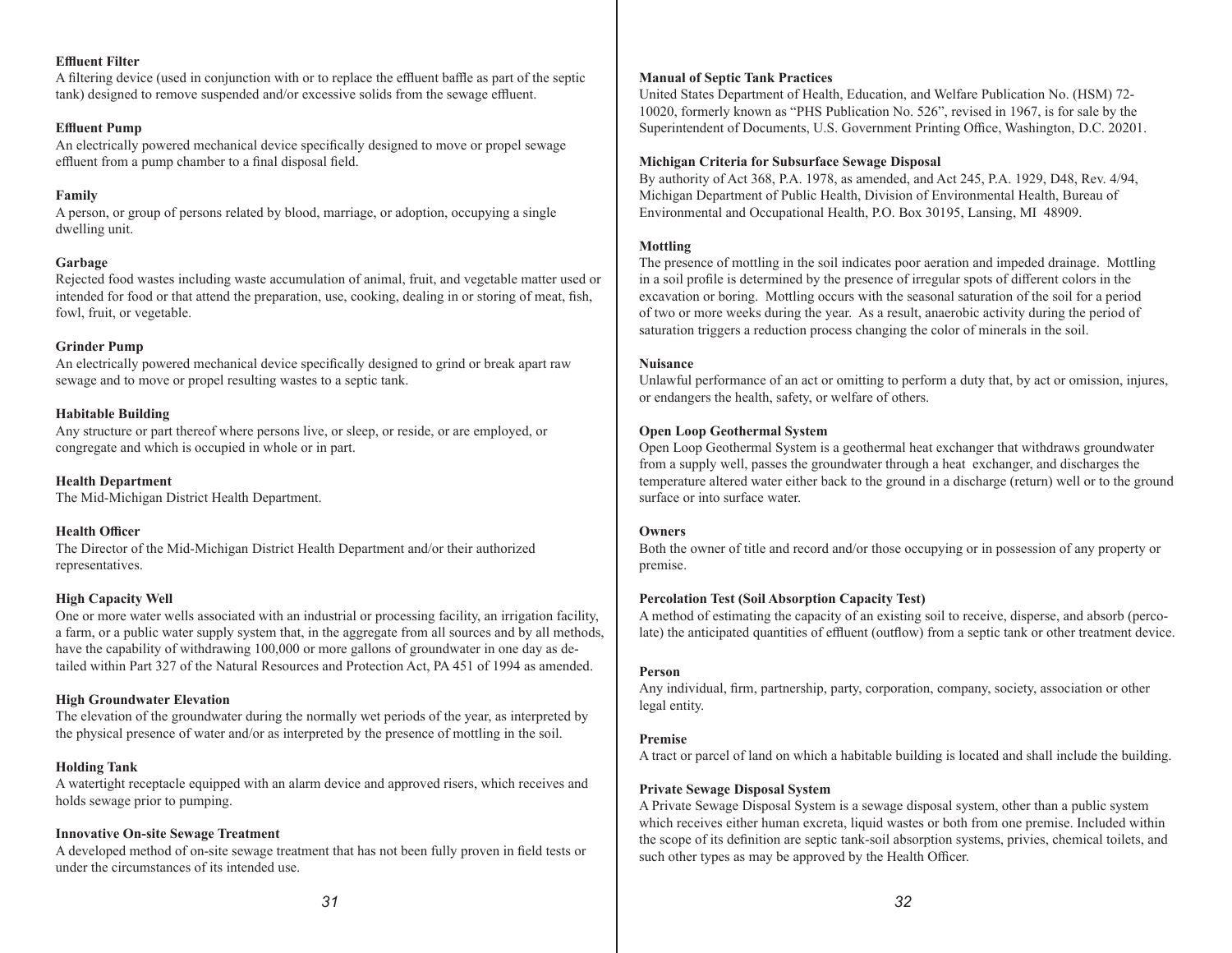#### **Privies or Outhouses**

A building or other structure not connected with a sewer system or with a properly installed and operated sewage disposal system, and which is used for the reception, disposition, or storage, either temporarily or permanently, of feces or other excreta from the human body.

#### **Public Water Supply**

A water supply which provides water for drinking or household purposes to persons other than the supplier of water, except those water supplies which supply water to only one (1) living unit.

# **Riser**

Pre-cast or custom built (to industry standards) water-tight vertical extension located over the clean out port(s) on a septic tank.

# **Rubbish**

Processed, inorganic solid wastes, excluding ashes, consisting of both combustible and noncombustible wastes, such as paper, cardboard, tin cans, yard clippings, wood, glass, bedding, crockery, or litter of any kind that will be a detriment to the public health and safety. For the purpose of these regulations, rubbish shall also mean plastics, appliances, furniture, vehicles, construction and demolition debris, and tires.

#### **Safe and Adequate Water Supply**

A water supply system which is in compliance with Part 127 of Act 368 P.A. of 1978 as amended or Act 399 P.A. of 1976 as amended and is constructed and located in such a manner as to provide water which will not endanger the public's health and which provides sufficient water volume for the intended purpose.

#### **Septage**

Septage is highly variable anaerobic slurry of liquids and solids removed from a septic tank.

#### **Septic Tank**

A water-tight receptacle used for the purpose of receiving all domestic and organic sewage and so designed to permit the separation of solids in suspension from such wastes and to permit such retained solids to undergo decomposition therein, permitting the effluent or overflow to be disposed of in a manner consistent with the Department's Environmental Health Regulations.

#### **Sewage**

A combination of the domestic liquid or semi-solid wastes from a dwelling or habitable building. This includes human excreta, garbage disposal wastes, dishwater, bath water, laundry wastes, basement drains, etc.; but excludes roof storm water, water softener backwash discharge, footing drains and storm water discharge.

#### **Sewage Effluent**

Sewage, water, or other liquid partially or completely treated or in its natural state, flowing from a septic tank.

#### **Sewage Failure**

A Sewage Failure shall include but not be limited to any condition where effluent from any sewage absorption system is exposed to the surface of the ground or is permitted to drain on or to the surface of the ground, into any ditch, storm sewer, lake or stream, or when the odor, ap

pearance, or presence of this material may have an obnoxious or detrimental effect on or to the senses and/or health of persons. A sewage absorption system is considered to have failed if any one of the following conditions exists:

- The system does not accept effluent at the rate of application; or
- Sewage effluent seeps from, or ponds on or around the absorption system, or contaminates the surface and/or groundwaters; or,
- When the back-up of sewage effluent in a basement, indoor plumbing, or crawl space occurs.

#### **Sewer**

A watertight conduit for carrying sewage.

#### **Soils Evaluation**

A textural analysis of the soil to determine the estimated percolation rate.

#### **Sump Pump**

A mechanical device specifically designed to move or propel clear water from a sump pit. Not intended for pumping any type of sewage.

#### **Unapproved Connection**

Any physical connection or plumbing arrangement whereby an unapproved water system is connected with any other public, semi-public or private water supply system.

#### **Variance**

An agreement to authorize an act contrary to the usual rule, regulation, law or policy; and shall include a satisfactory determination of all of the listed items a. through d. of Chapter One, Section 2.4 herein.

#### **Vermin**

 An insect or animal that is destructive or harmful to the public health including but not limited to cockroaches, bed bugs, rats, and mice.

#### **Water Supply System**

A system of pipes and structures through which water is obtained, including but not limited to, the source of the water such as wells, surface water intakes, or hauled water storage tanks; and pumping and treatment equipment, storage tanks, pipes and appurtenances, or a combination thereof, used or intended to furnish water for domestic, non-potable, or commercial use.

# **Well**

An opening in the surface of the earth for the purpose of obtaining groundwater, monitoring the quality or quantity of groundwater, obtaining geological information on aquifers, recharging aquifers, purging aquifers, utilizing the geothermal properties of earth formations, or removing groundwater for any purpose. Wells, as defined in this section, include:

- A water supply well used to obtain water for drinking or domestic purposes.
- An irrigation well used to provide water for plants, livestock, or other agricultural processes.
- A test well used to obtain information on groundwater quantity, quality, or aquifer